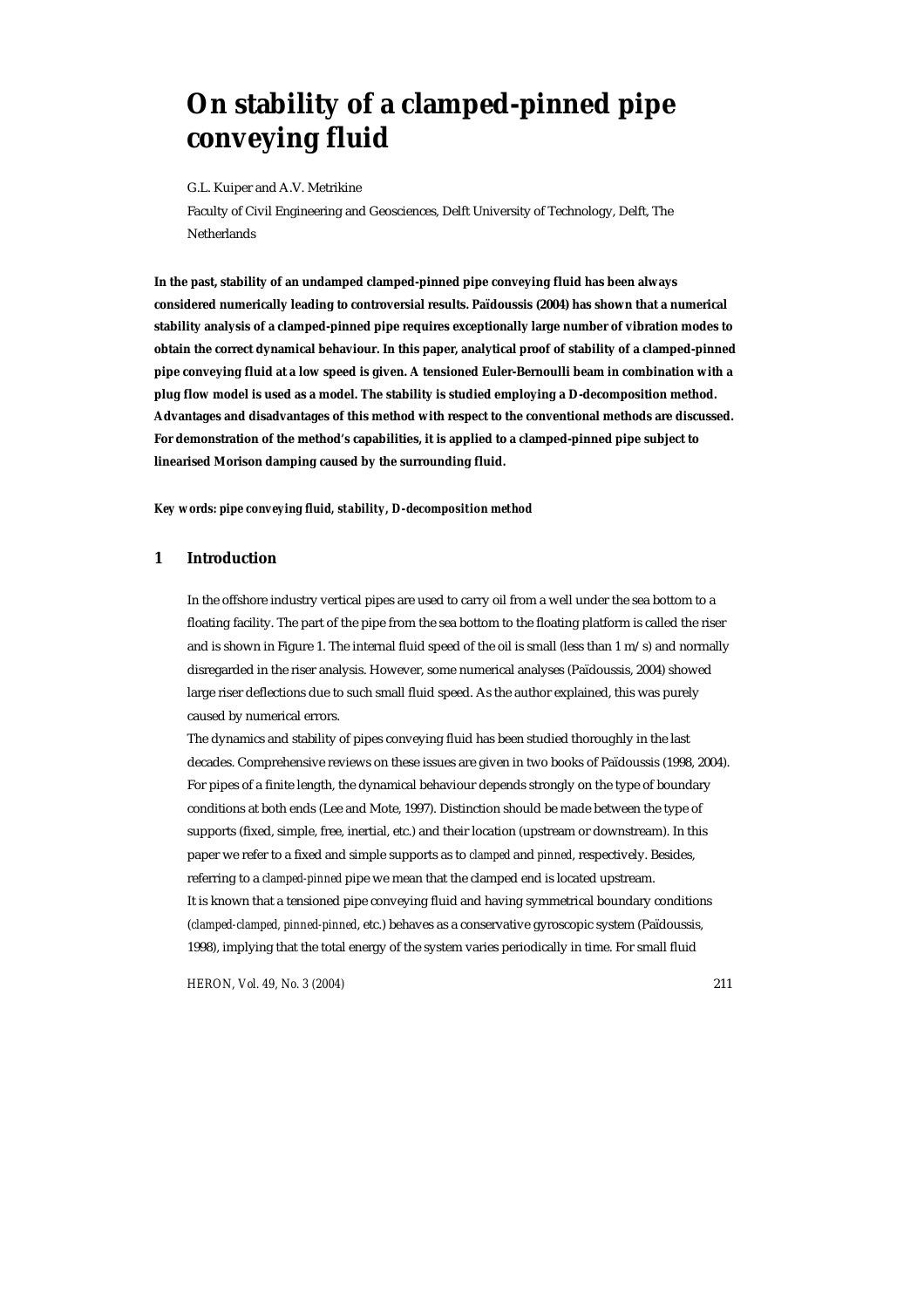velocities such pipes are stable. After a certain critical flow velocity they lose stability, i.e. if the model is linear, the pipe displacements grow exponentially in time. Flow velocities lower and higher than the critical velocity are denoted in this paper as sub-critical and super-critical, respectively.



*Figure 1: A riser conveying oil from the well to the floating platform.* 

The dynamics of systems with mixed support conditions is more complicated and resulted even in a theoretically predicted contradiction. Païdoussis (2004) studied numerically pinned-clamped and clamped-pinned pipes conveying fluid. He found that to predict the dynamical behaviour of the clamped-pinned pipe, even 8 significant-figure accuracy was not good enough. The imaginary part of the complex eigen frequency seemed to be negative, implying unstable behaviour for any flow velocity greater than zero. On the other hand, Lee and Mote (1997) who analysed the energetics of flexible pipes conveying fluid found no energy grow for the clamped-pinned boundary conditions. Similar contradictions were observed for shells conveying fluid (Zolotarev, 1987; Misra et al., 2001). The main goal of this paper is to prove *analytically* that a clamped-pinned pipe conveying fluid at a low speed is stable. The proof is carried out employing a D-decomposition method, demonstration of its capabilities is the second main goal of the paper. The D-decomposition method was developed for stability analyses of linear dynamical systems (Neimark 1978; Neimark et al. 2003). Since then,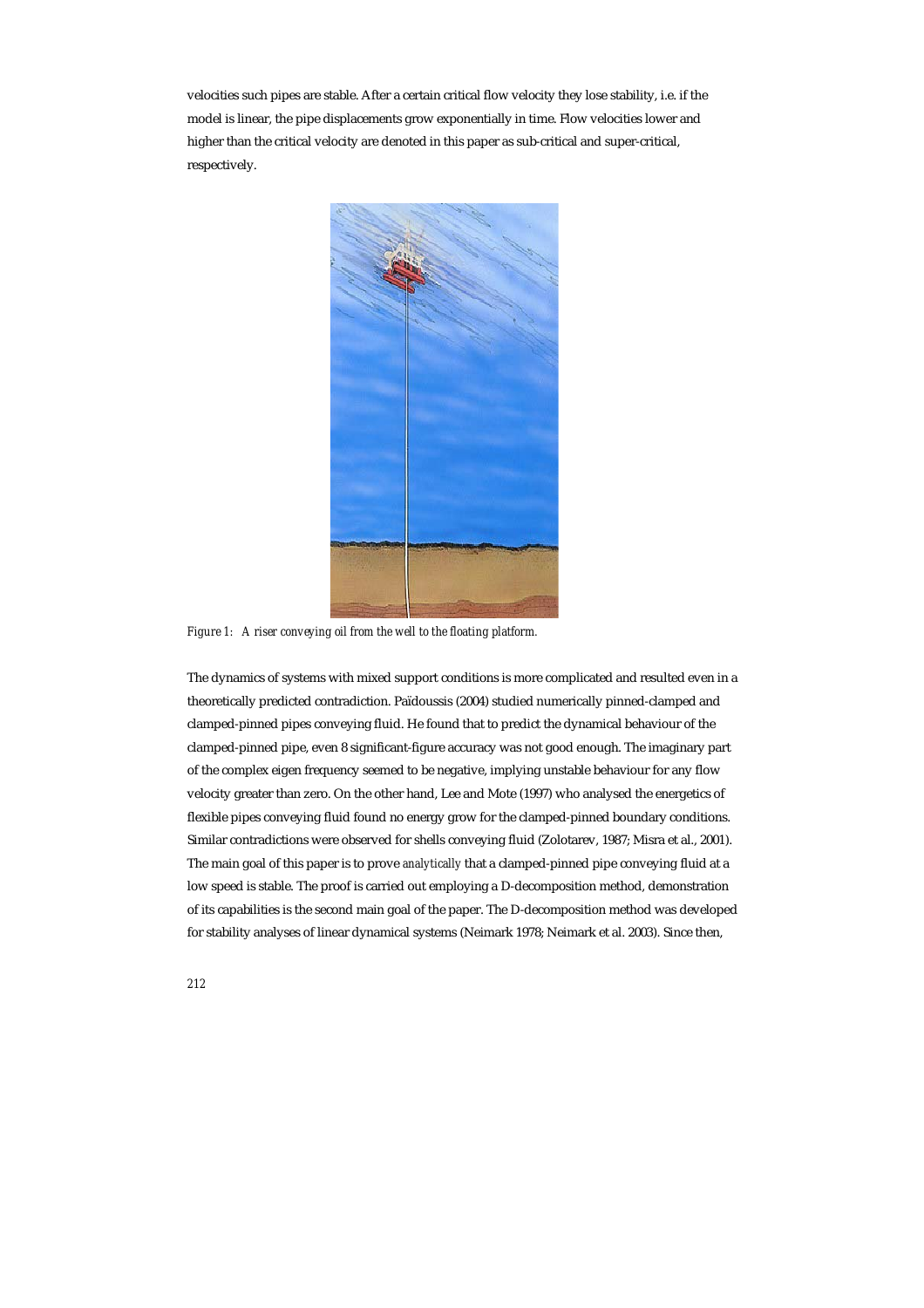this method has been successfully applied in the control theory, in electric, mechanical and civil engineering. Recently, this method has shown to be very useful for stability analysis of high-speed trains (Denisov et al., 1985; Metrikine and Popp, 1999; Metrikine and Verichev, 2001; Zheng et al., 2000). According to the knowledge of the authors, the D-decomposition method, however, has never been used for determining stability of pipes conveying fluid. Therefore, advantages and disadvantages of this method in comparison with the conventional ones are discussed in this paper. The paper is structured as follows. Section 2 presents a mathematical statement of the problem, which describes small vibrations of a finite-length pipe conveying fluid. The forces due to the external surrounding water are modelled with the help of the linearised Morison formula. Having obtained the characteristic equation for the pipe in Section 2, conventional methods of analysis of the roots of this equation are discussed in Section 3 and briefly compared to the D-decomposition method. Section 4 is devoted to a short description of the D-decomposition method in application to the pipe stability. Section 5 presents an analytical proof of the stability of an undamped clampedpinned pipe by disregarding the drag. This can be considered as a pipe conveying fluid surrounded by air. In Section 6, capabilities of the D-decomposition method are demonstrated accounting for the drag described by the Morison equation.

## **2 Statement of the problem and characteristic equation**

The system under consideration is an initially straight, tensioned, fluid-conveying pipe of a finite length. In reality, the axial tension in the riser is a linear function of depth caused by its submerged dead weight. For simplicity, a pipe is analysed with a constant tension equal to the effective top tension for a riser with the same dimensions. Due to this simplification the riser behaves somewhat stiffer. The pipe conveying fluid is sketched in Figure 2 and is plotted horizontally to visualize the constant tension. It is assumed that the riser moves only in the plane that is depicted in the figure. The pipe is considered to be slender, and its lateral motion  $w(x,t)$ , to be small and of a long wavelength as compared to the diameter of the pipe so that the Euler-Bernoulli theory is applicable for description of the pipe dynamic bending. The equation of motion governing the lateral in-plane motion of the pipe without internal and external fluid as a function of the axial distance *x* and time *t*  reads

$$
EI\frac{\partial^4 w}{\partial x^4} - T\frac{\partial^2 w}{\partial x^2} + m_r \frac{\partial^2 w}{\partial t^2} = f_{int}(x, t) + f_{ext}(x, t) ,
$$
 (1)

where *EI* is the bending stiffness of the pipe, *m* is the mass of the pipe per unit length, *T* is a prescribed axial tension,  $f_{int}(x, t)$  and  $f_{ext}(x, t)$  are forces acting on the pipe from inside and outside, respectively.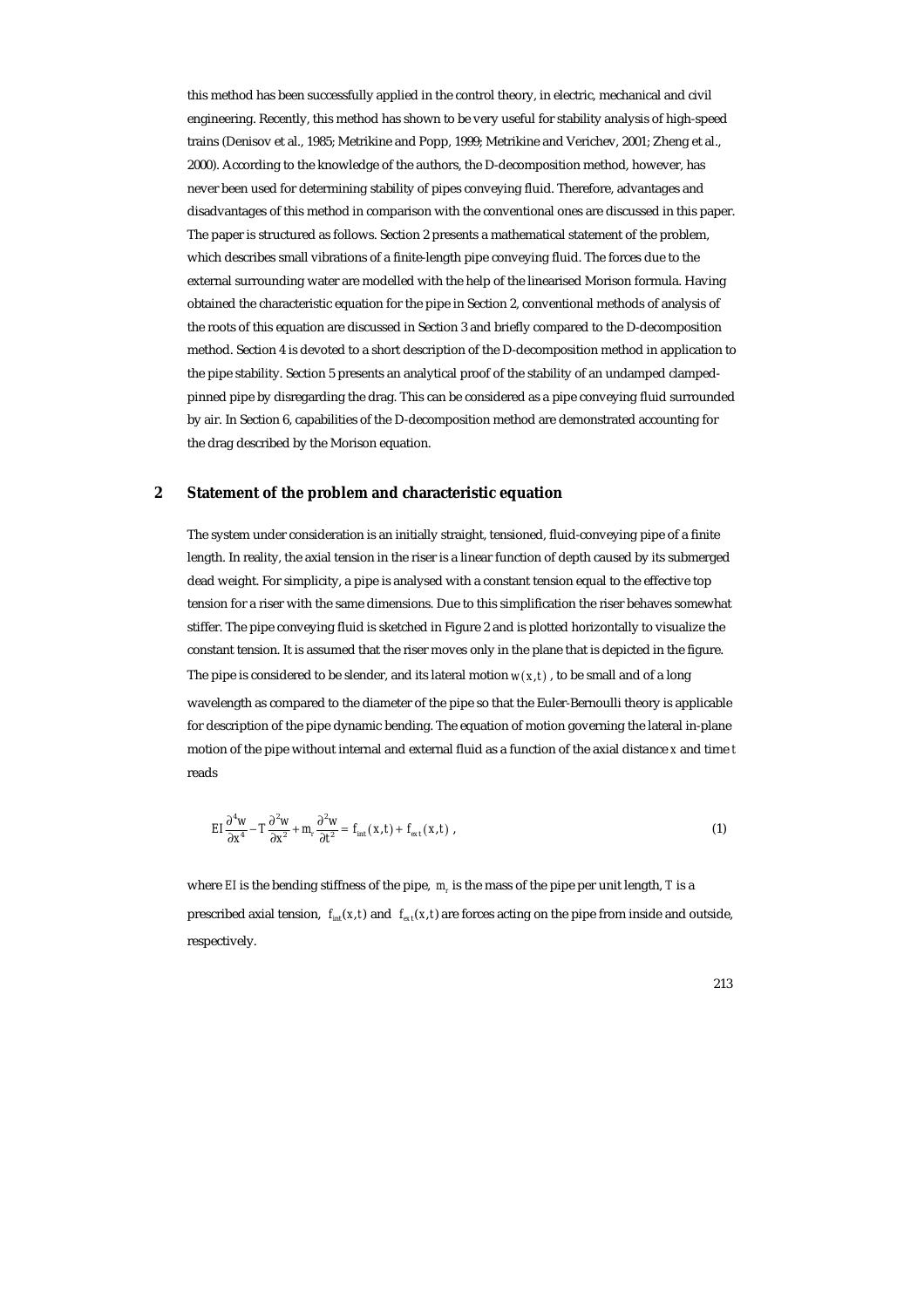

*Figure 2: A pipe conveying fluid.* 

The internal fluid flow is approximated as a plug flow, i.e. as if it were an infinitely flexible rod travelling through the pipe, all points of the fluid having a velocity *U* relative to the pipe. This is a reasonable approximation for a fully developed turbulent flow profile (Païdoussis, 1998). The inertia force exerted by the internal plug flow on the pipe, can be written as

$$
f_{\rm int} = -m_f \frac{d^2 w}{dt^2}\bigg|_{x = Ut},\tag{2}
$$

where  $m_f$  is the fluid mass per unit length, *U* is the flow velocity. The total acceleration of the fluid mass can be decomposed into a local, Coriolis and centrifugal acceleration:

$$
m_{f} \frac{d^{2}w}{dt^{2}}\bigg|_{x=Ut} = m_{f} \left\{ \frac{d}{dt} \left( \frac{\partial w}{\partial t} + \frac{\partial w}{\partial x} \frac{dx}{dt} \right) \bigg|_{x=Ut} \right\} = m_{f} \left\{ \frac{d}{dt} \left( \frac{\partial w}{\partial t} + U \frac{\partial w}{\partial x} \right) \bigg|_{x=Ut} \right\}
$$
  

$$
= m_{f} \left\{ \frac{\partial^{2} w}{\partial t^{2}} + 2U \frac{\partial^{2} w}{\partial x \partial t} + U^{2} \frac{\partial^{2} w}{\partial x^{2}} \right\}
$$
(3)

The general practice in the offshore industry for modelling the hydrodynamic force due to the surrounding water is based on the Morison formula. This formula presents the hydrodynamic force as a superposition of an inertia force and a drag force. The inertia force is proportional to the acceleration of the pipe. The drag force depends on the velocity of the pipe non-linearly. In what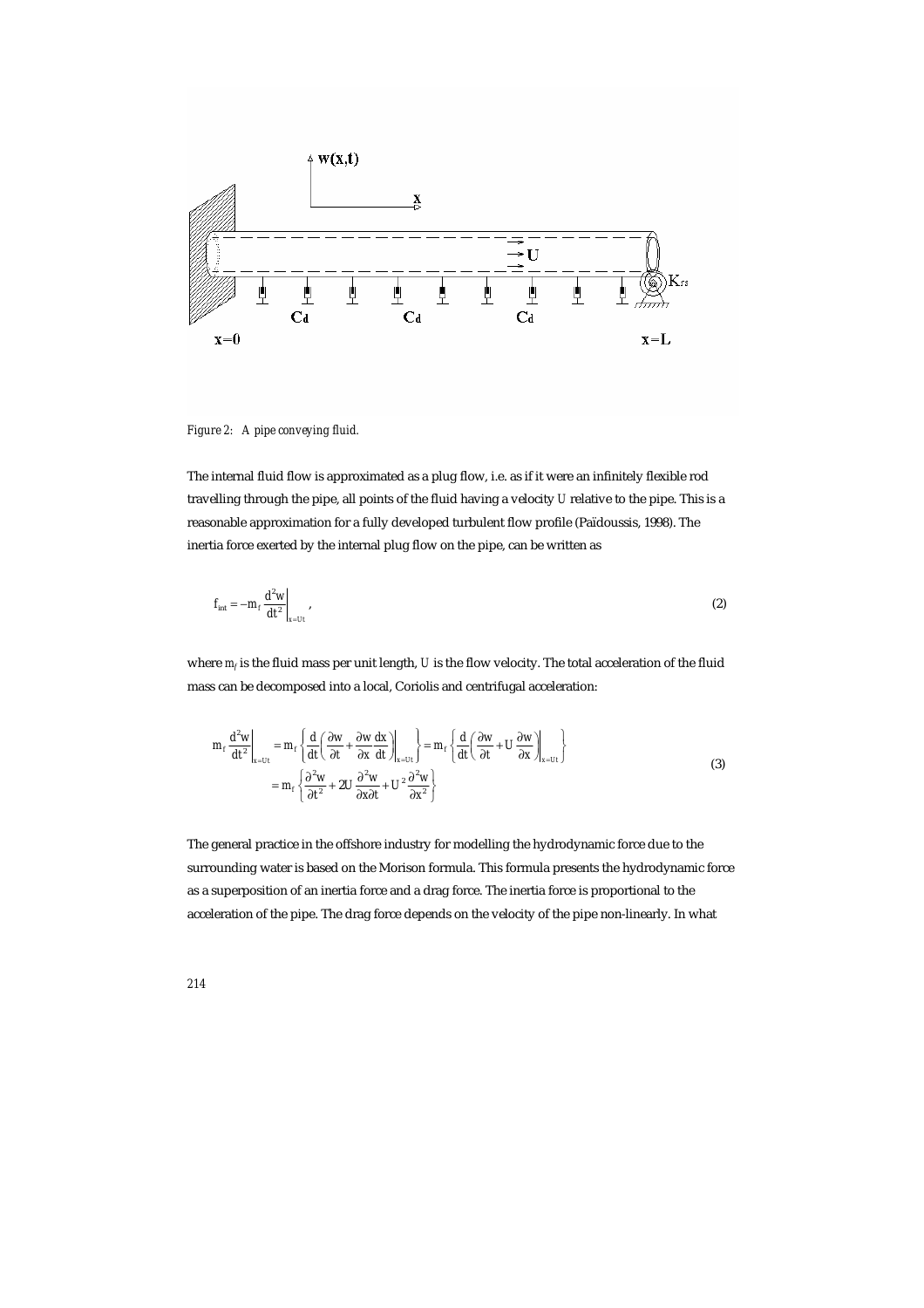follows, this non-linearity is neglected and the following linearised expression is assumed to be representative for a pipe in a non-moving fluid (Païdoussis, 1998)

$$
f_{\text{ext}}(x,t) = -\rho_f A_e C_a \frac{\partial^2 w}{\partial t^2} - \frac{1}{2} \rho_f D \tilde{C}_d \frac{\partial w}{\partial t},
$$
\n(4)

where  $\rho_f$  is the density of the surrounding fluid,  $A_e$  is the external cross section of the pipe,  $C_a$  is the added mass coefficient,  $D$  is the external diameter of the pipe,  $C_d$  is the adapted, linearised drag coefficient with the dimension of velocity.

The external and internal fluid cause a hydrostatic pressure on the pipe wall. This can easily be incorporated by changing the true axial tension into a so-called effective tension

$$
T_{\rm eff} = T + A_{\rm e} p_{\rm e} - A_{\rm i} p_{\rm i} \,,\tag{5}
$$

where  $A_{i}$  and  $A_{i}$  are the external and internal cross sectional areas of the pipe, and,  $p_{i}$  and  $p_{i}$  are the hydrostatic pressures outside and inside the pipe. Combining Eqs (1)-(5) the resulting equation of motion for a pipe conveying fluid can be written as

$$
EI\frac{\partial^4 w}{\partial x^4} + \left(m_t U^2 - T_{\text{eff}}\right) \frac{\partial^2 w}{\partial x^2} + 2m_t U \frac{\partial^2 w}{\partial x \partial t} + m \frac{\partial^2 w}{\partial t^2} + \frac{1}{2} \rho_t DC_d \frac{\partial w}{\partial t} = 0,
$$
\n(6)

in which

$$
m = m_r + m_f + \rho_f A_e C_a
$$

The upstream end of the pipe is rigidly connected to the sea bottom, whereas the downstream end is flexibly connected to the floating platform. This connection is assumed to allow no lateral displacement but to provide a restoring moment proportional to the rotation angle of the pipe. The clamped-pinned pipe is obtained from this formulation in the limit of the restoring rotational moment going to zero. Thus, the boundary conditions at the ends of the pipe are given as

$$
w(0,t) = 0 \tag{7}
$$

$$
\frac{\partial w(0,t)}{\partial t} = 0
$$
 (8)

$$
EI\frac{\partial^2 w(L,t)}{\partial x^2} = -K_{rs}\frac{\partial w(L,t)}{\partial x}
$$
 (9)

$$
w(L,t) = 0 \tag{10}
$$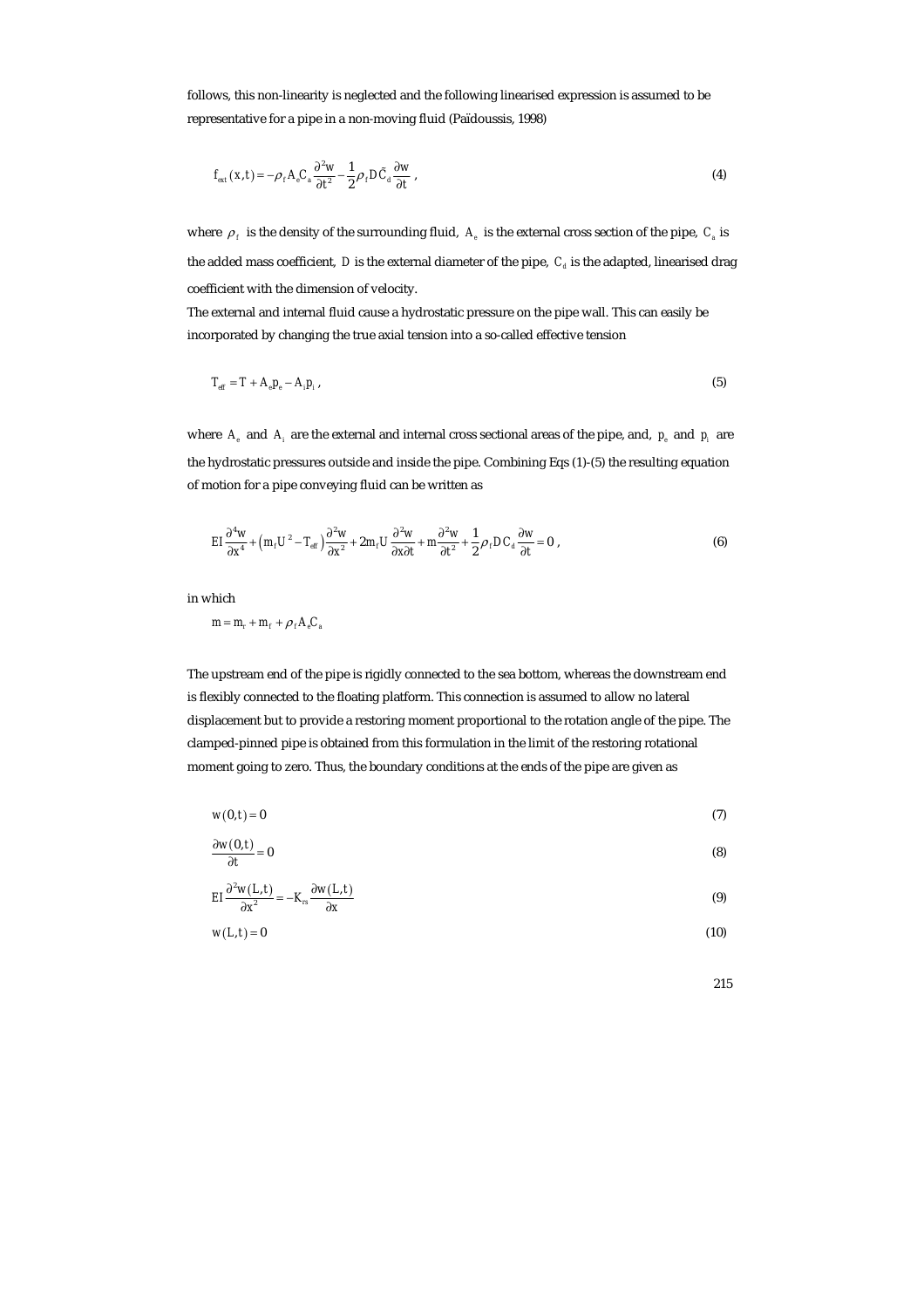where  $K_{r}$  is the stiffness of the rotational spring at the downstream end. Introducing the following dimensionless variables and parameters

$$
\begin{array}{l} \eta=w/L \ , \ \xi=x/L \ , \ \tau=t\sqrt{EI/m}\left/L^2 \ , \ V=U\sqrt{m_{\scriptscriptstyle f}/T_{\rm eff}} \ , \ \kappa=K_{\scriptscriptstyle \rm rs}L/EI \ , \\ \\ \alpha=L\sqrt{\left(T_{\rm eff}m_{\scriptscriptstyle f}\right)\middle/(mEI)} \ , \ \beta=L^2 \ T_{\rm eff}\left/EI \ , \ \gamma=\rho_{\scriptscriptstyle f}DC_{\rm d}L^2\left/\left(2\sqrt{mEI}\right)\right., \end{array}
$$

the statement of the problem Eqs. (6)-(10) is rewritten as

$$
\frac{\partial^4 \eta}{\partial \xi^4} + \beta \left( V^2 - 1 \right) \frac{\partial^2 \eta}{\partial \xi^2} + 2 \alpha V \frac{\partial^2 \eta}{\partial \xi \partial \tau} + \frac{\partial^2 \eta}{\partial \tau^2} + \gamma \frac{\partial \eta}{\partial \tau} = 0 \tag{11}
$$

$$
\eta(0,\tau)=0\;,\quad \frac{\partial \eta(0,\tau)}{\partial \xi}=0\;,\quad \frac{\partial^2 \eta(1,\tau)}{\partial \xi^2}=-\kappa\frac{\partial \eta(1,\tau)}{\partial \xi}\;,\quad \eta(1,\tau)=0\;.\tag{12}
$$

To find the eigenvalues of the problem (11)-(12), which determine the stability of the pipe, the displacement  $\eta(\xi, \tau)$  is to be sought in the following form

$$
\eta(\xi,\tau) = W(\xi)e^{\lambda \tau} \tag{13}
$$

The pipe is unstable if at least one of the eigenvalues  $\lambda$  has a positive real part. Substituting Eq.(13) into the equation of motion (11), the following ordinary differential equation is obtained

$$
\frac{d^4W}{d\xi^4} + \beta\left(V^2 - 1\right)\frac{d^2W}{d\xi^2} + 2\alpha V\lambda \frac{dW}{d\xi} + \lambda^2 W + \gamma\lambda W = 0\tag{14}
$$

The general solution to this equation is given by

$$
W(\xi) = \sum_{j=1}^{4} C_j e^{ik_j \xi} \,, \tag{15}
$$

where *Cj* are amplitudes of vibrations and *kj* are the wavenumbers. Substituting solution Eq.(15) into Eq.(14), a relationship is obtained between the wavenumbers  $k_j$  and the eigenvalues  $\lambda$ :

$$
k_j^4 - \beta (V^2 - 1) k_j^2 + 2 \alpha V \lambda i k_j + \lambda^2 + \gamma \lambda = 0.
$$
 (16)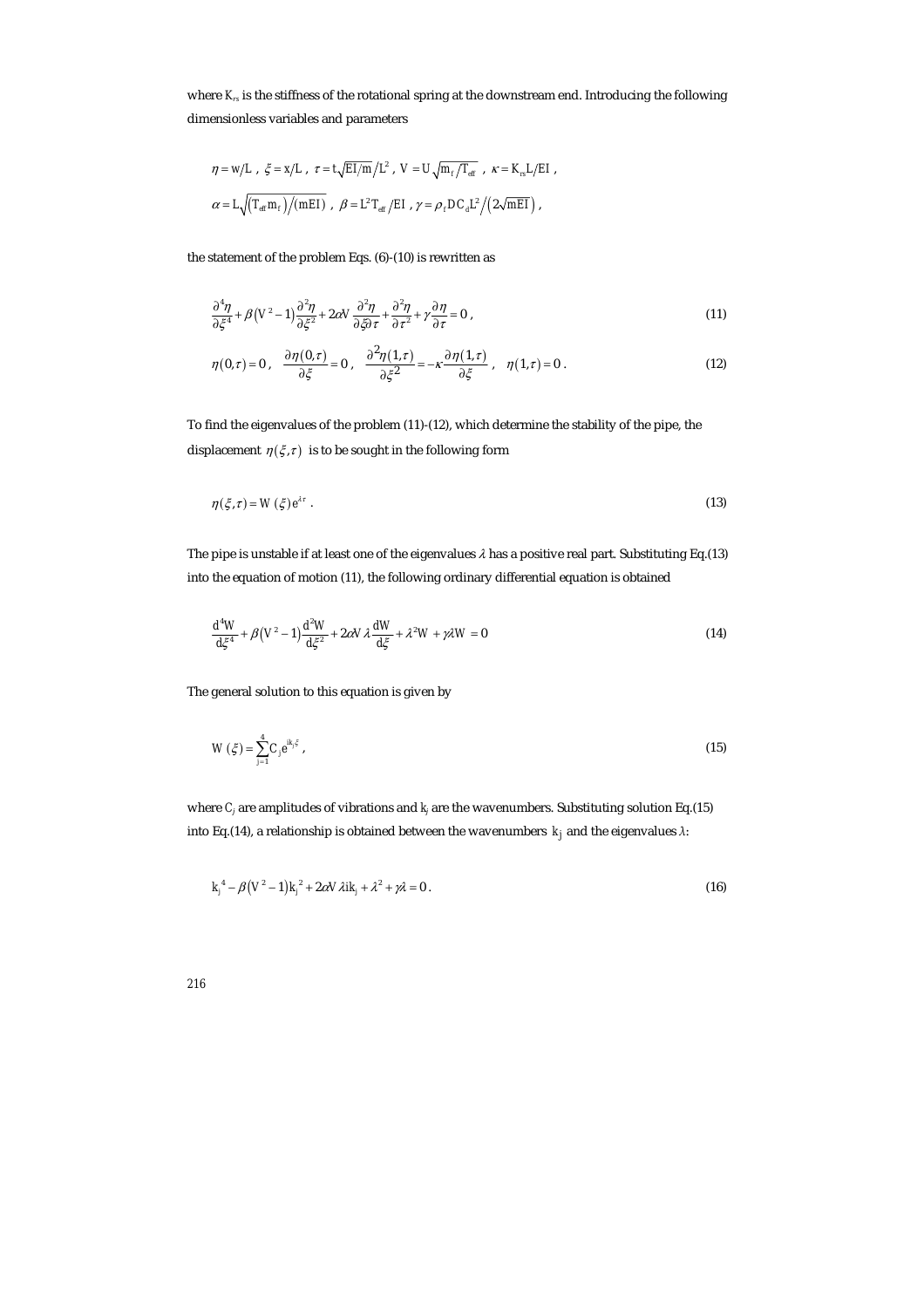From this relationship four wavenumbers  $k_i$  can be determined as functions of  $\lambda$  and the pipe parameters. To find the four unknown amplitudes  $C_i$ ,  $j = 1..4$ , Eq.(15) should be substituted into the boundary conditions Eq.(12). This yields the following system of four linear algebraic equations:

$$
\sum_{j=1}^{4} C_j = 0 \ , \quad \sum_{j=1}^{4} i k_j C_j = 0 \ , \quad \sum_{j=1}^{4} \Big( \Big( -k_j + i\kappa \Big) k_j e^{ik_j} C_j \Big) = 0 \ , \quad \sum_{j=1}^{4} e^{ik_j} C_j = 0 \ . \tag{17}
$$

This system of equations has a non-trivial solution if, and only if its determinant ∆ is equal to zero, which leads to the characteristic equation ∆=0. The determinant ∆ can be calculated analytically to give expression Eq.(A1), which is given in Appendix A.

Now that the characteristic equation has been obtained, its roots *λ* have to be analysed to draw a conclusion on the pipe stability. In this paper, a so-called D-decomposition method (Neimark 1978; Neimark et al. 2003) is used to this end. Before that, however, conventional methods of analysis of the characteristic equation are discussed in short and the reasons are formulated for application of the D-decomposition method.

#### **3 Methods of analysis of the characteristic equation**

In general, the roots of the characteristic equation for a pipe conveying fluid cannot be expressed explicitly. Consequently, there exist several numerical approaches to determine these roots, see (Païdoussis, 1998). Here only the two most used methods are mentioned. The first one is a straightforward numerical solution of the characteristic equation. The main shortcoming of this method is that a special study is necessary to prove that all roots in a chosen complex domain have been found. The second approach makes use of the Galerkin method and the Argand diagram. The reason to apply the Galerkin method is that a pipe conveying fluid does not possess normal modes with fixed nodal points. The Argand diagram is used to plot the position of the eigenvalues in the complex *λ-*plane using the flow speed as the parameter. It is not always straightforward to find an optimal modal basis for approximating the solution, like in the case that a boundary is connected to inertial, elastic or viscous elements.

The D-decomposition method, which is used in this paper, is, in our view, a very convenient method for stability analysis of linear systems. The main advantage of this method relative to the abovementioned ones is that it does not require searching for complex zeroes of a complex function. The stability can be analysed using the D-decomposition method by just considering the imaginary axis of the complex λ-plane (the plane of complex eigenvalues). This increases the accuracy of the stability prediction and, in some cases, the calculation speed.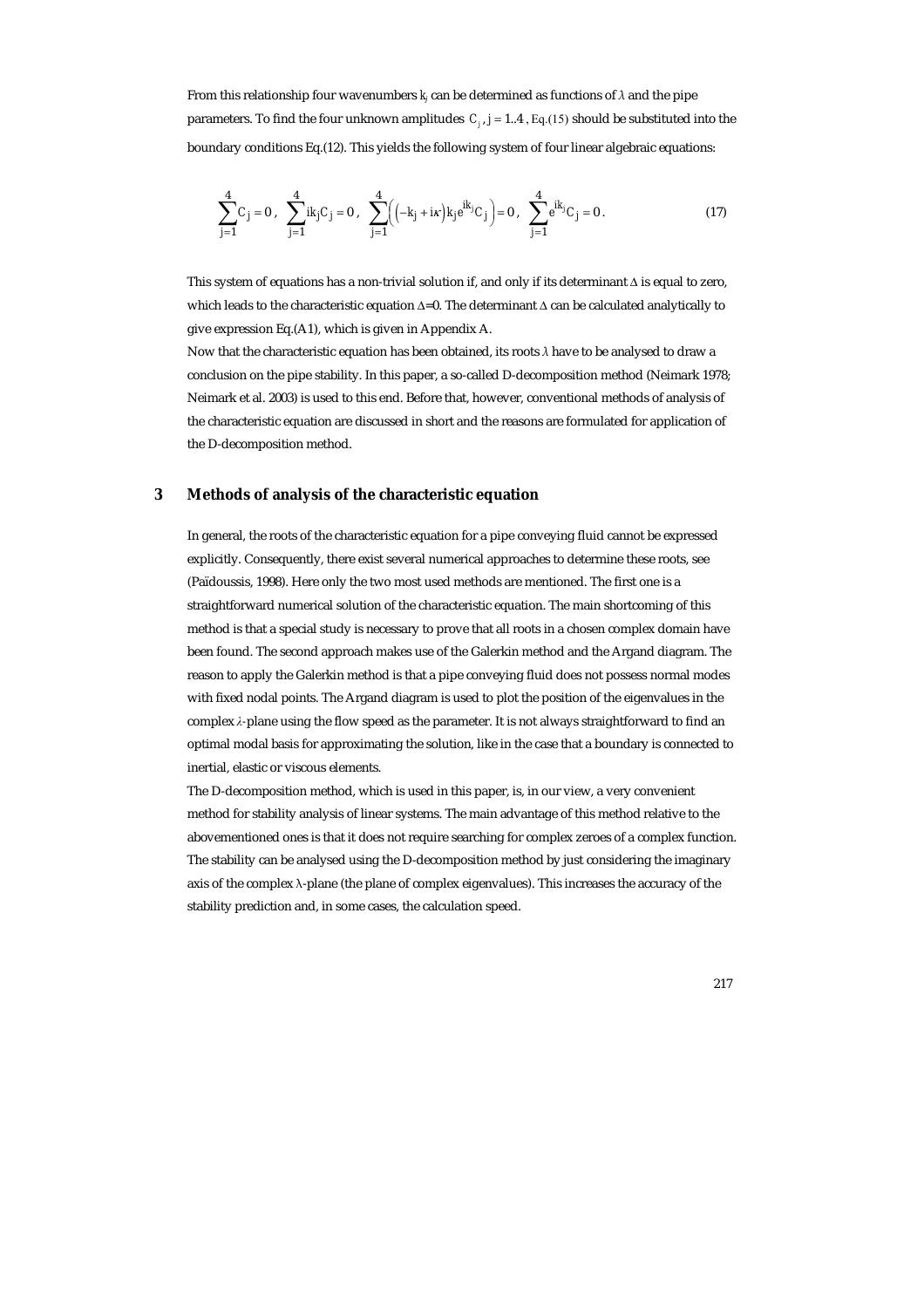In this paper, the D-decomposition method is first used for an analytical proof that an undamped clamped-pinned pipe conveying fluid at a low speed is stable. Then, advantages of this method are demonstrated considering the pipe surrounded by water.

#### **4 D-decomposition method in application to pipes conveying fluid**

Since the D-decomposition method is not a conventional tool in studies on stability of pipes, it is worth to explain the idea of the method and the manner in which it can be applied to a finite-length pipe conveying fluid. The D-decomposition method utilises the fact that the stability of a linear system is fully determined by the sign of the real part of its eigenvalues  $\lambda$ . Eigenvalues which are located in the right half-plane of the complex λ-plane correspond to unstable vibrations, see Figure 3. Consequently, the imaginary axis of this plane,  $\lambda = i\Omega$ ,  $\Omega \in \mathcal{R}$  is the boundary that separates the "stable" and "unstable" eigenvalues (roots with  $\text{Re}(\lambda) < 0$  and  $\text{Re}(\lambda) > 0$ , respectively). Assume now that the characteristic equation contains a parameter *P* that can be expressed explicitly as a function of all the other system parameters. Such expression can then be used as a rule to map the imaginary axis of the λ-plane onto the complex plane of the parameter *P* as sketched in Figure 3. The frequency *Ω* serves as the parameter of this mapping. The resulting mapped line(s), which are referred to as D-decomposition line(s), breaks the *P*-plane into domains with different number of "unstable" eigenvalues. Within a domain, this number does not vary.



*Figure 3:* A graphical representation of the D-decomposition method. The notation  $D(N)$  implies that there *are N "unstable" eigenvalues in the domain.*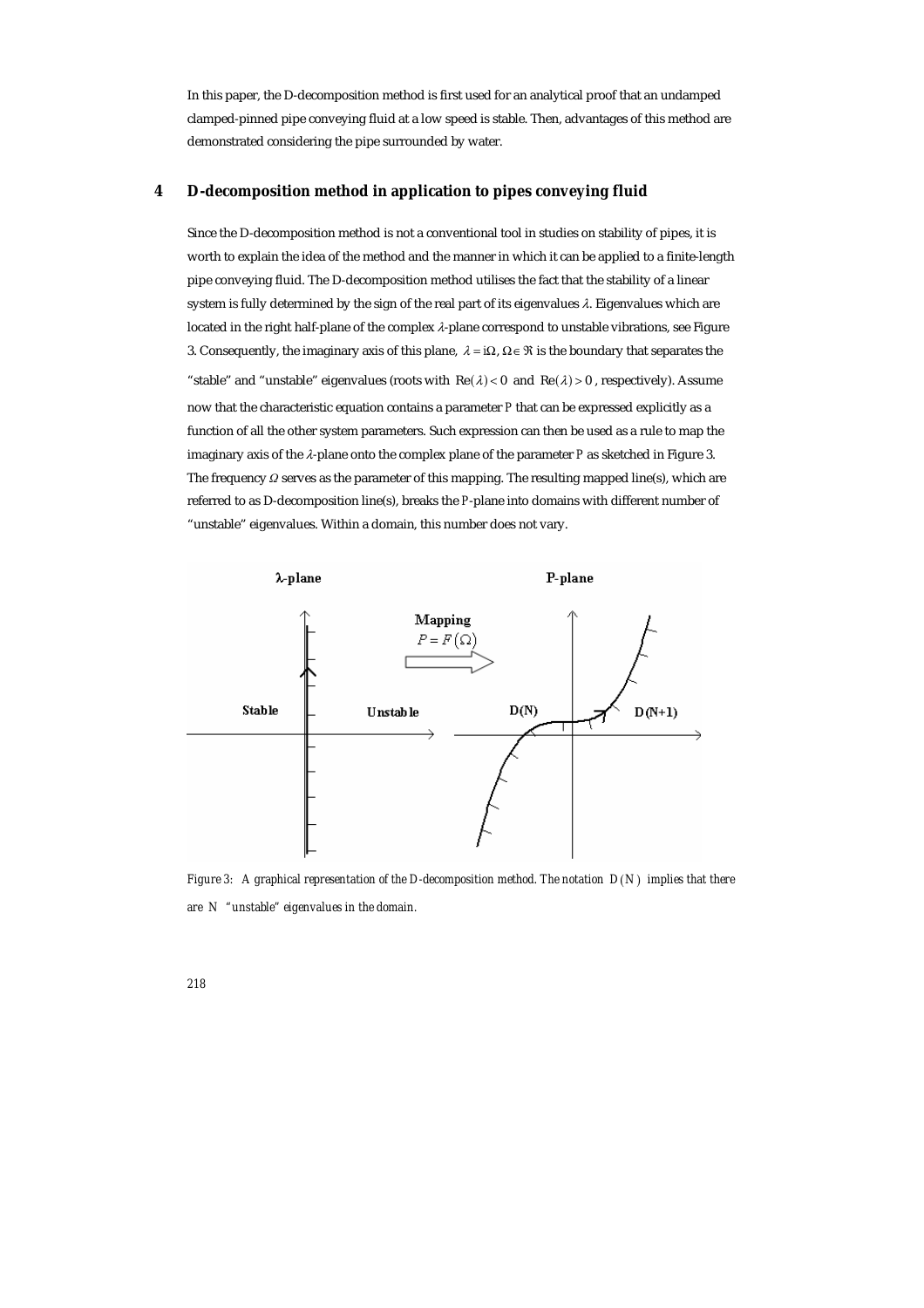Shading the right side of the imaginary axis of the  $\lambda$ -plane (the side of "unstable" eigenvalues), and keeping the shading at the corresponding side of the D-decomposition line(s), the information containing in the decomposed *P*-plane can be enriched. With this shading, it becomes known that passing through a D-decomposition line in the direction of shading corresponds to the gain of one additional "unstable" eigenvalue by the characteristic equation. Thus, if the number of the "unstable" eigenvalues is known for only one (arbitrary) value of the parameter *P*, the Ddecomposed *P*-plane allows to draw a conclusion on stability of the system for all admissible values of this parameter at once.

As compared to the conventional methods of analysis, the D-decomposition method has both advantages and disadvantages. The main advantage becomes apparent if a parametric study of stability should be performed. A D-decomposed plane of a parameter *P* contains information on stability of the system for all values of *P*, whereas the Argand diagram, for example, indicates the stability for a specific value of this parameter, only (if this parameter is not the fluid speed). Another advantage of the D-decomposition method is that it is equally applicable to pipes with any (linear) boundary conditions. For applying this method, no introduction of comparison functions is necessary (which takes quite an experience), like in the case of Galerkin method.

The major disadvantage of the D-decomposition method is that having decomposed the plane of a parameter, it is still necessary to know the number of "unstable" eigenvalues for a specific, though arbitrary, value of this parameter. To find this number is not necessarily an easy task, although it can always be done by using *the principle of the argument* (see Fuchs *et* al., 1964, and, in combination with the D-decomposition method, Verichev and Metrikine, 2002). The other possibilities are to combine the D-decomposition method with the classical one or (the best, if possible) to use a degenerate value of the parameter, for which the system stability is known either from physical considerations or previous research. The latter approach is applied in this paper.

As follows from the above-given short description of the D-decomposition method, to apply this method efficiently, the characteristic equation should contain a parameter that can be expressed explicitly. Characteristic equations of pipes conveying fluid do not necessarily contain such a parameter. By changing a boundary condition (extra mass, stiffness, dashpot, etc.), the boundary element enters the characteristic equation in such a way that it can be expressed explicitly as a function of all the other system parameters. For the clamped-pinned pipe the rotational spring is introduced for this purpose at the right end of the pipe, see Figure 2 and Eq.(9). If the stiffness of this spring is zero, then the clamped-pinned pipe is retrieved. On the other hand, if this stiffness tends to infinity, the right end of the pipe becomes fixed.

As can be seen from Eq.(A1) (Appendix A), the characteristic equation for the pipe at hand consists of two parts, one proportional to the dimensionless rotational stiffness <sup>κ</sup> and the other part independent of this stiffness: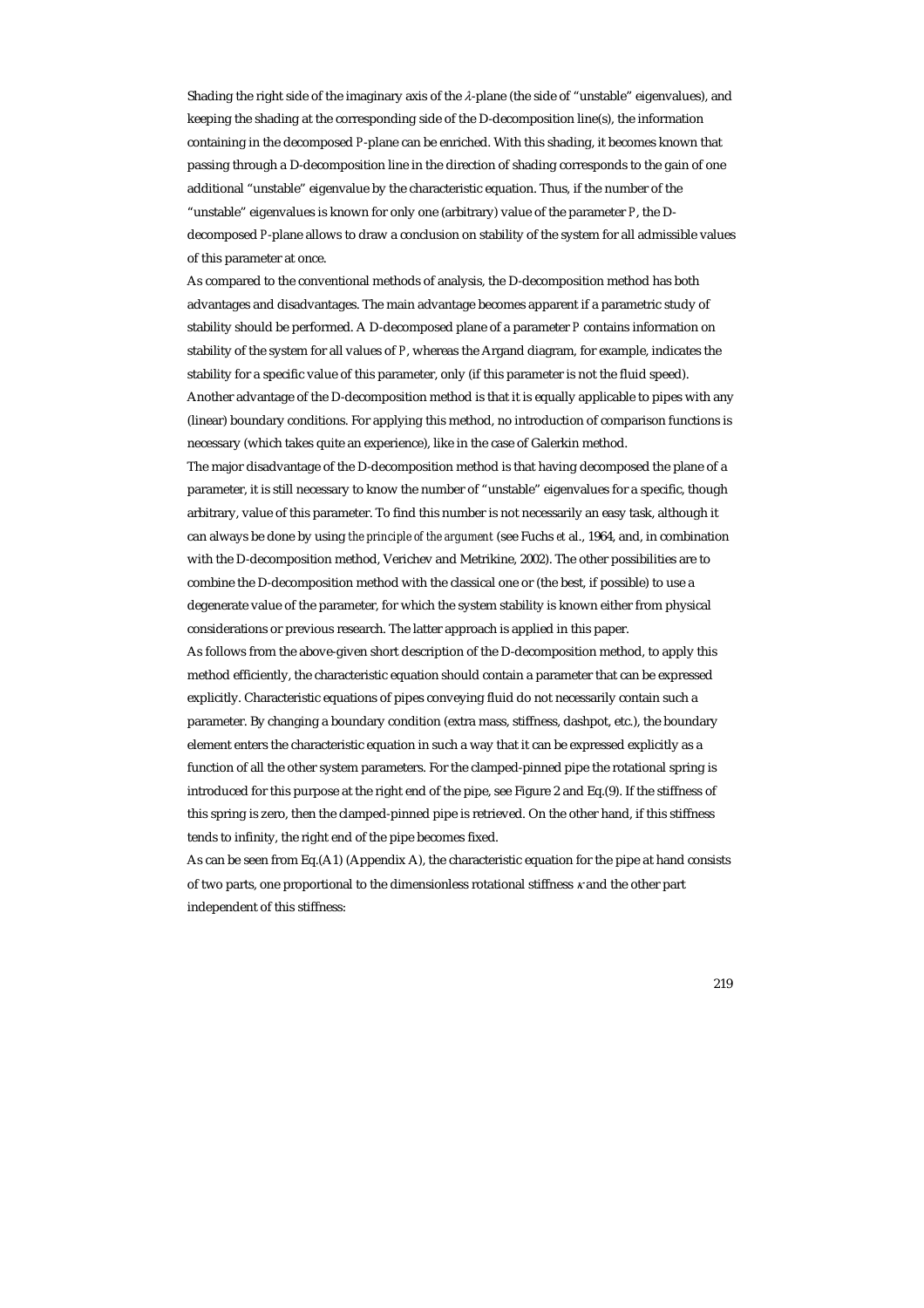$$
\Delta = \kappa A(\Omega) + B(\Omega) = 0 \tag{18}
$$

where *A* and *B* are functions of *Ω* obtained by using the relationship between the wavenumbers  $k_i$ and the eigenvalues  $\lambda$  (Eq.(16)) and the expression  $\lambda = i\Omega$ . Expressing the rotational stiffness from Eq.(18), the rule is obtained for mapping the imaginary axis of the  $\lambda$ -plane onto the plane of the parameter  $\kappa$ :

$$
\kappa = -\frac{B(\Omega)}{A(\Omega)}\tag{19}
$$

Note that in the complex  $\kappa$ -plane the positive part of the real axis only has physical meaning, since  $\kappa$  is the stiffness of the rotational spring.

In the next section, the mapping rule (19) is used for an analytical study of stability of the clampedpinned pipe conveying fluid at a low speed, i.e. far below the critical velocity. In section 6, this rule is applied to the pipe subject to linearised Morison damping as described by Eq.(4).

## **5 Undamped clamped-pinned pipe**

In this section, the D-decomposition method is applied to prove analytically that a clamped-pinned pipe conveying fluid and subject to no damping is stable at low fluid speeds, since numerical solutions could not prove this. Setting the adapted, linearised damping coefficient  $C_d$  to zero, the relationship between the wavenumbers  $k_i$  and the eigenvalues  $\lambda$ , Eq.(16), reduces to

$$
k_j^4 - \beta (V^2 - 1) k_j^2 + 2 \alpha V \lambda i k_j + \lambda^2 = 0
$$
 (20)

To apply the D-decomposition method, the imaginary axis of the  $\lambda$ -plane has to be mapped. To this end, λ should be considered in the form λ*=i*Ω, with Ω a real value, which has to be varied from minus infinity to plus infinity. Substitution of this relationship into Eq.(20) yields the following dispersion equation:

$$
k_j^4 - \beta (V^2 - 1)k_j^2 - 2\alpha V \Omega k_j - \Omega^2 = 0
$$
 (21)

The physical meaning of Eq.(21) is that it determines the wavenumbers of waves, which would be generated in a pipe by a harmonic load of frequency  $\Omega$ .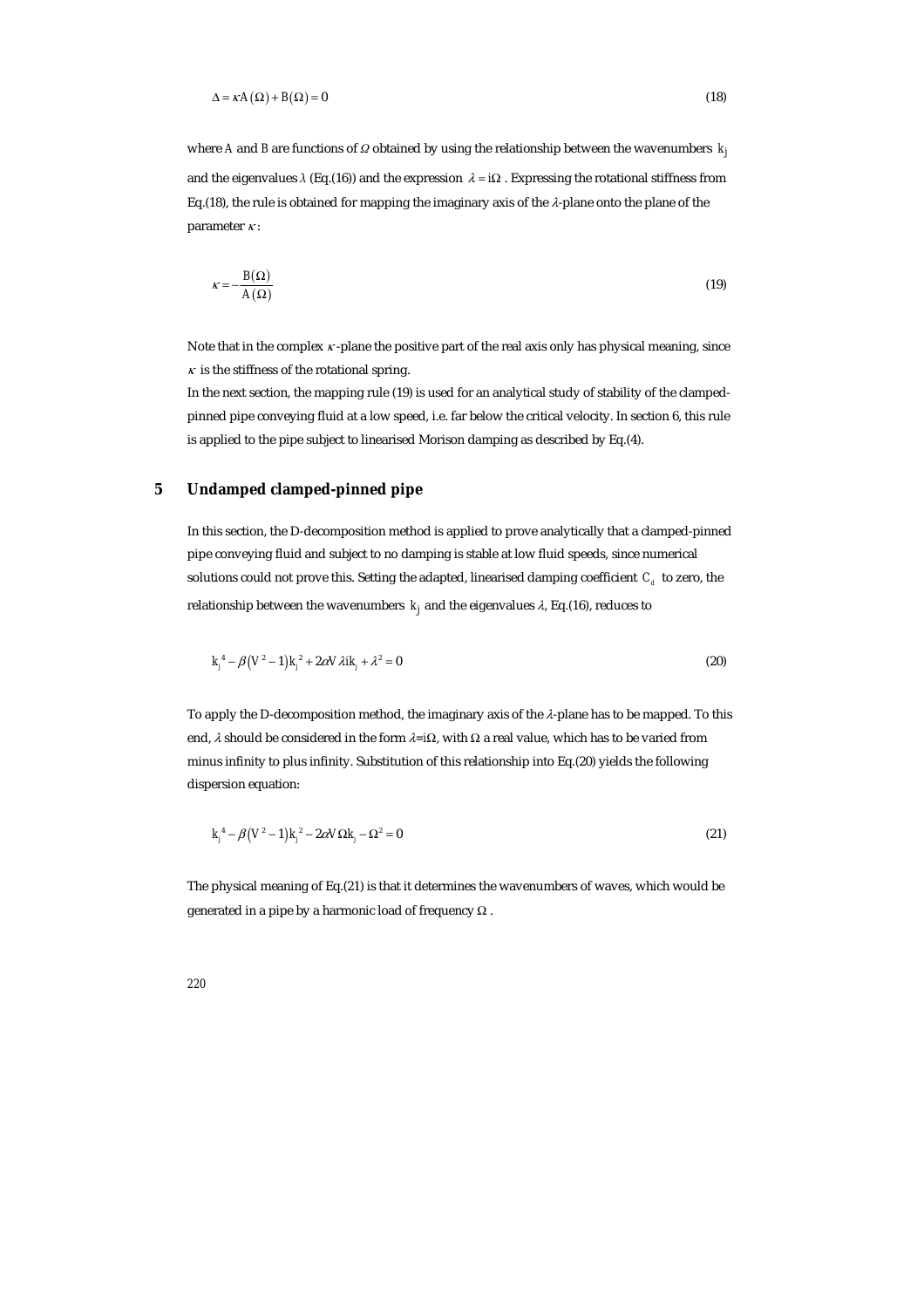To accomplish the mapping defined by Eq.(19), complex values *A* and *B* should be known as functions of the angular frequency Ω. In principle, *A* and *B* could be calculated numerically by using a program for finding complex roots of a polynomial. However, in the particular case at hand, direct numerical calculation is not suitable, since it would give a big error when calculating the imaginary part of the ratio  $B/A$  . The origin of this error is that this ratio is purely real, as it is shown analytically below.

To analyse *A* and *B*, wavenumbers  $k_j$  should first be studied as functions of the frequency  $\Omega$ . This is done with the help of the Descartes-Euler Solution in combination with the Cardan's Solution (Korn and Korn, 1961). The dispersion equation Eq.(21) is a quartic equation with respect to the wavenumbers  $k_i$ , which can be rewritten as

$$
k_j^4 + p_4 k_j^2 + q_4 k_j + r_4 = 0 \tag{22}
$$

with

$$
p_4 = -\beta (V^2 - 1), q_4 = -2\alpha V\Omega, r_4 = -\Omega^2
$$
\n(23)

In accordance with the Descartes-Euler solution (Korn and Korn 1961), the roots of this equation are the four sums (+++, +--, -+-, --+)

$$
\pm \sqrt{z_1} \pm \sqrt{z_2} \pm \sqrt{z_3} \tag{24}
$$

with the signs of the square roots chosen so that

$$
\sqrt{z_1} \sqrt{z_2} \sqrt{z_3} = -q_4/8 = V \alpha \Omega / 4 \tag{25}
$$

where *z1*, *z2* and *z3* are the roots of the cubic equation

$$
z^3 + \frac{p_4}{2}z^2 + \frac{p_4^2 - 4r_4}{16}z - \frac{q_4^2}{64} = 0
$$
 (26)

The cubic equation Eq.(26) can be solved by using the Cardan's Solution (Korn and Korn, 1961). In accordance with this solution, Eq.(26) should first be transformed to the so-called "reduced" form through the substitution  $z = y - p_4/6$ . This yields

$$
y^3 + p_3 y + q_3 = 0 \tag{27}
$$

with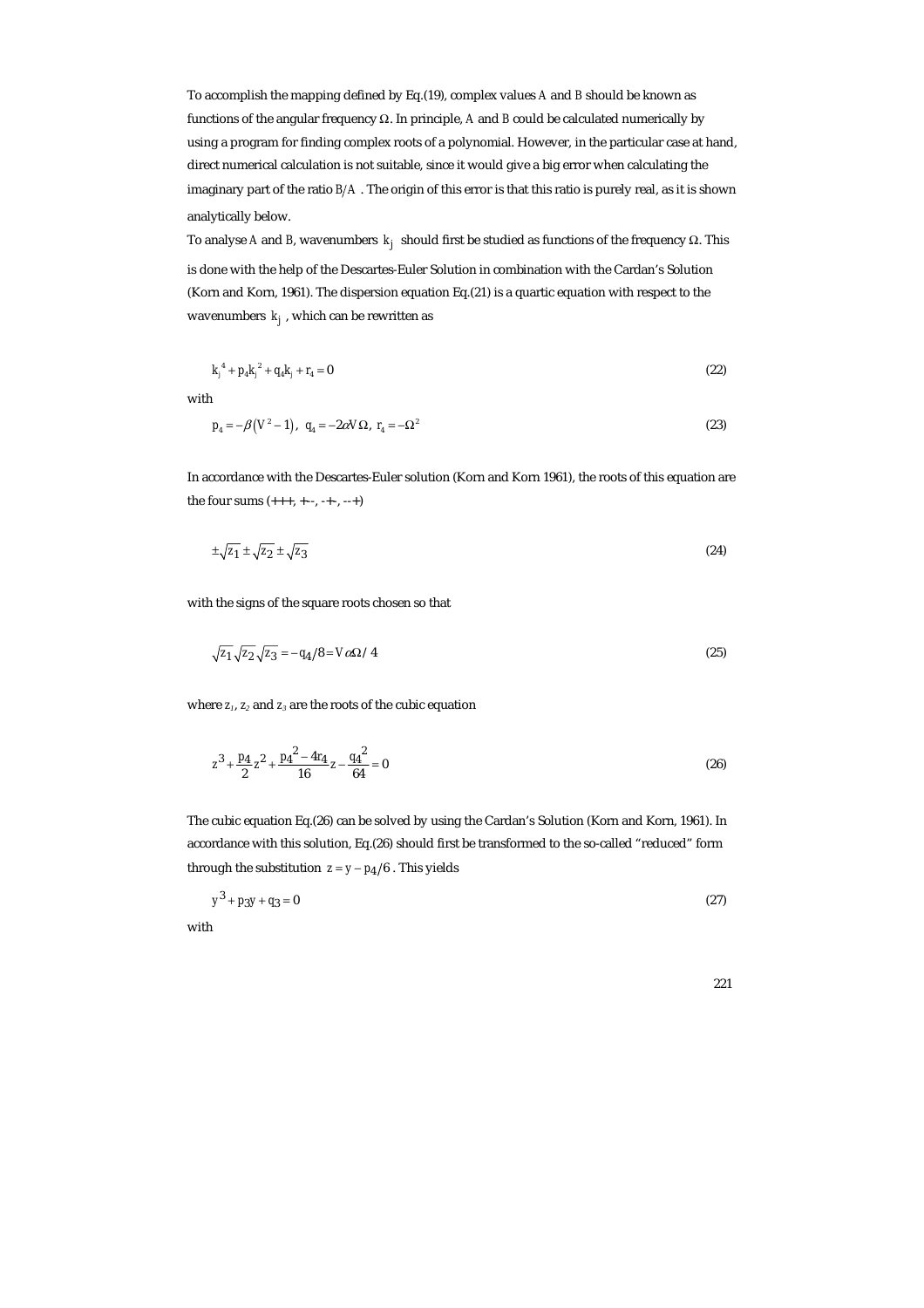$$
\begin{split} p_3 & = -\frac{1}{3} \bigg( \frac{p_4}{2} \bigg)^2 + \frac{{p_4}^2 - 4 r_4}{16} = -\frac{{\beta}^2 \left( V^2 - 1 \right)^2}{48} + \frac{\Omega^2}{4} \\ q_3 & = \frac{2}{27} \bigg( \frac{p_4}{2} \bigg)^3 - \frac{1}{3} \frac{p_4}{2} \frac{{p_4}^2 - 4 r_4}{16} - \frac{{q_4}^2}{64} = \frac{{\beta}^3 \bigg( V^2 - 1 \bigg)^3}{864} + \frac{\Omega^2 \beta \bigg( V^2 - 1 \bigg)}{24} - \frac{\big( V \alpha \Omega \big)^2}{16} \ , \end{split}
$$

The roots of the "reduced" cubic equation Eq.(27) are

$$
y_1 = X + Y
$$
,  $y_{2,3} = -\frac{X+Y}{2} \pm i\frac{X-Y}{2}\sqrt{3}$ ,

with

$$
X = \sqrt[3]{-\frac{q_3}{2} + \sqrt{Q}} , \qquad Y = \sqrt[3]{-\frac{q_3}{2} - \sqrt{Q}} ,
$$
  
\n
$$
Q = \left(\frac{p_3}{3}\right)^3 + \left(\frac{q_3}{2}\right)^2 = \left[\frac{1}{1728}\right] \Omega^6 + \left[-\frac{\beta^2 \left(V^2 - 1\right)^2}{6912} + \left(\frac{\beta \left(V^2 - 1\right)}{48} - \frac{V^2 \alpha^2}{32}\right)^2\right] \Omega^4
$$
  
\n
$$
+ \left[\frac{\beta^4 \left(V^2 - 1\right)^4}{27648} - \frac{\beta^3 \left(V^2 - 1\right)^3 V^2 \alpha^2}{27648}\right] \Omega^2 . \tag{28}
$$

Depending on the parameter *Q*, the cubic equation Eq.(27) has one real root and two conjugate complex roots, three real roots of which at least two are equal, or three different real roots, if *Q* is positive, zero, or negative, respectively. All the terms in square brackets in Eq.(28) are positive if the dimensionless fluid velocity *V* is smaller than unity (which is lower than the critical velocity). Consequently, for these fluid velocities, the value of *Q* is positive for all real frequencies Ω (except for zero frequency). Thus, the "reduced" cubic equation Eq.(27) has one real and two complex conjugate roots. The cubic equation Eq.(26) with respect to *z* possesses the same type of roots (one real and two complex conjugate) since  $z = y - p_4/6$  and  $p_4$  is a real value. These roots can be written as

$$
z_1 = a
$$
,  $z_2 = b + ic$ ,  $z_3 = b - ic$  (29)

with *a*, *b* and *c* real values.

Thus, the roots of the dispersion equation, Eq.(21), can be written as (the plus sign in front of a square root implies that the real part of this root is positive)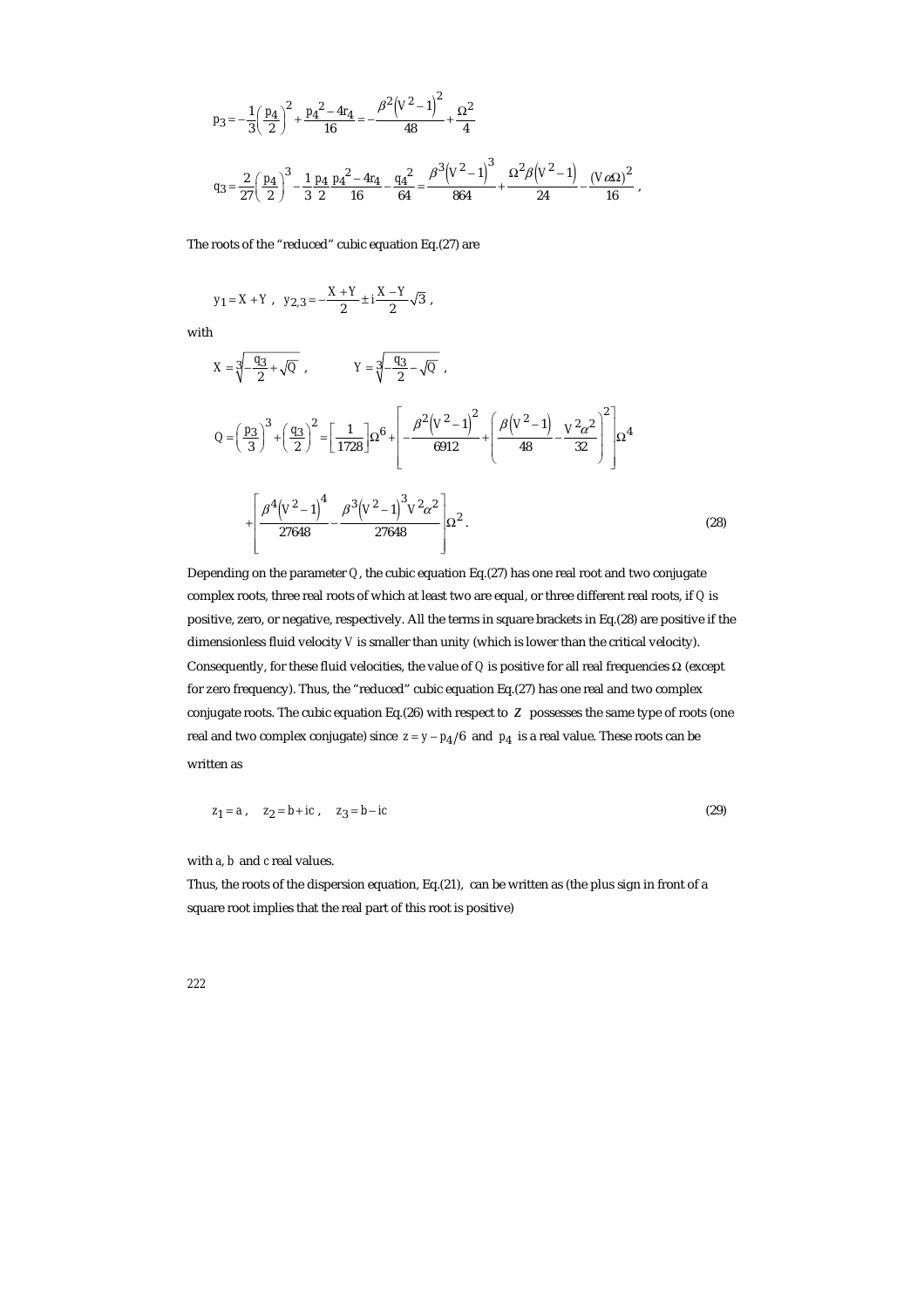$$
k_1 = \sqrt{a} \times \text{signum}(\Omega) + \sqrt{b + ic} + \sqrt{b - ic}
$$
  
\n
$$
k_2 = \sqrt{a} \times \text{signum}(\Omega) - \sqrt{b + ic} - \sqrt{b - ic}
$$
  
\n
$$
k_3 = -\sqrt{a} \times \text{signum}(\Omega) - \sqrt{b + ic} + \sqrt{b - ic}
$$
  
\n
$$
k_4 = -\sqrt{a} \times \text{signum}(\Omega) + \sqrt{b + ic} - \sqrt{b - ic}
$$
\n(30)

The four roots given by Eqs.(30) have been chosen from the eight combinations presented by Eq.(24) so that Eq.(25) is satisfied. Taking into account that *a* must be positive and real as can be shown by substitution of Eqs.(29) into Eq.(25), it is easy to conclude from Eq.(30) that  $k_1$  and  $k_2$  are real, whereas  $k_3$  and  $k_4$  are complex conjugate. Employing this information and using the fact that  $k_1 + k_2 + k_3 + k_4 = 0$  (see Eqs.(30)), the following purely imaginary expressions are found for *A* and *B*:

$$
A = i\Big\{4\Big(k_{2}^{2} + 2k_{2}k_{3}^{R} - 3\Big(k_{3}^{R}\Big)^{2} - \Big(k_{3}^{R}\Big)^{2}\Big)\sinh\Big(Lk_{3}^{I}\Big)\sin\Big(L\Big(k_{2} + k_{3}^{R}\Big)\Big) +8k_{3}^{I}\cosh\Big(Lk_{3}^{I}\Big)\cos\Big(L\Big(k_{2} + k_{3}^{R}\Big)\Big) - 8k_{3}^{I}\Big(k_{2} + k_{3}^{R}\Big)\cos\Big(2Lk_{3}^{R}\Big)\Big\} B = i\Big\{-4k_{3}^{I}\Big(k_{2}^{2} + 2k_{2}k_{3}^{R} + 5\Big(k_{3}^{R}\Big)^{2} + \Big(k_{3}^{I}\Big)^{2}\Big)\cosh\Big(Lk_{3}^{I}\Big)\sin\Big(L\Big(k_{2} + k_{3}^{R}\Big)\Big) +4\Big(k_{2} + k_{3}^{R}\Big)\Big(k_{2}^{2} + 2k_{2}k_{3}^{R} - 3\Big(k_{3}^{R}\Big)^{2} + \Big(k_{3}^{I}\Big)^{2}\Big)\sinh\Big(Lk_{3}^{I}\Big)\cos\Big(L\Big(k_{2} + k_{3}^{R}\Big)\Big) +16k_{3}^{R}k_{3}^{I}\Big(k_{2} + k_{3}^{R}\Big)\sin\Big(2Lk_{3}^{R}\Big)\Big\}
$$
(31)

Since in Eq.(31) only real variables are used, the ratio  $B/A$  is purely real as well. Having found A and *B*, it becomes easy to accomplish the mapping given by Eq.(19). However, because of the real ratio  $B/A$ , the mapped lines in the complex  $\kappa$ -plane are all located on the real axis (see Figure 4). These lines run up and down the real axis, tending to the plus and minus infinity for frequencies which turn *A* to zero. It is easy to understand that the frequencies turning the ratio  $B/A$  to infinity are the natural frequencies of the clamped-clamped pipe (since the characteristic equation for this pipe is  $A = 0$  as can be obtained from Eq.(A1) in the limit  $\kappa \rightarrow \infty$ ). The natural frequencies of the clamped–pinned pipe correspond to the zeroes of *B*. Thus, varying the frequency *Ω* while performing the mapping, the natural frequencies of the clamped-pinned pipe are found as the mapped line crosses the origin of the κ-plane. Since the mapped line crosses the origin infinitely many times, one may conclude that the clamped-pinned pipe has infinitely many real natural frequencies, as the speed of the fluid flow is low. This does not prove, however, that there are no complex natural frequencies of the pipe in this case.

To prove the absence of natural frequencies with a positive imaginary part (i.e., to prove the pipe's stability), we make use of a so-called principle of limiting absorption (Matania and Devinatz, 1987).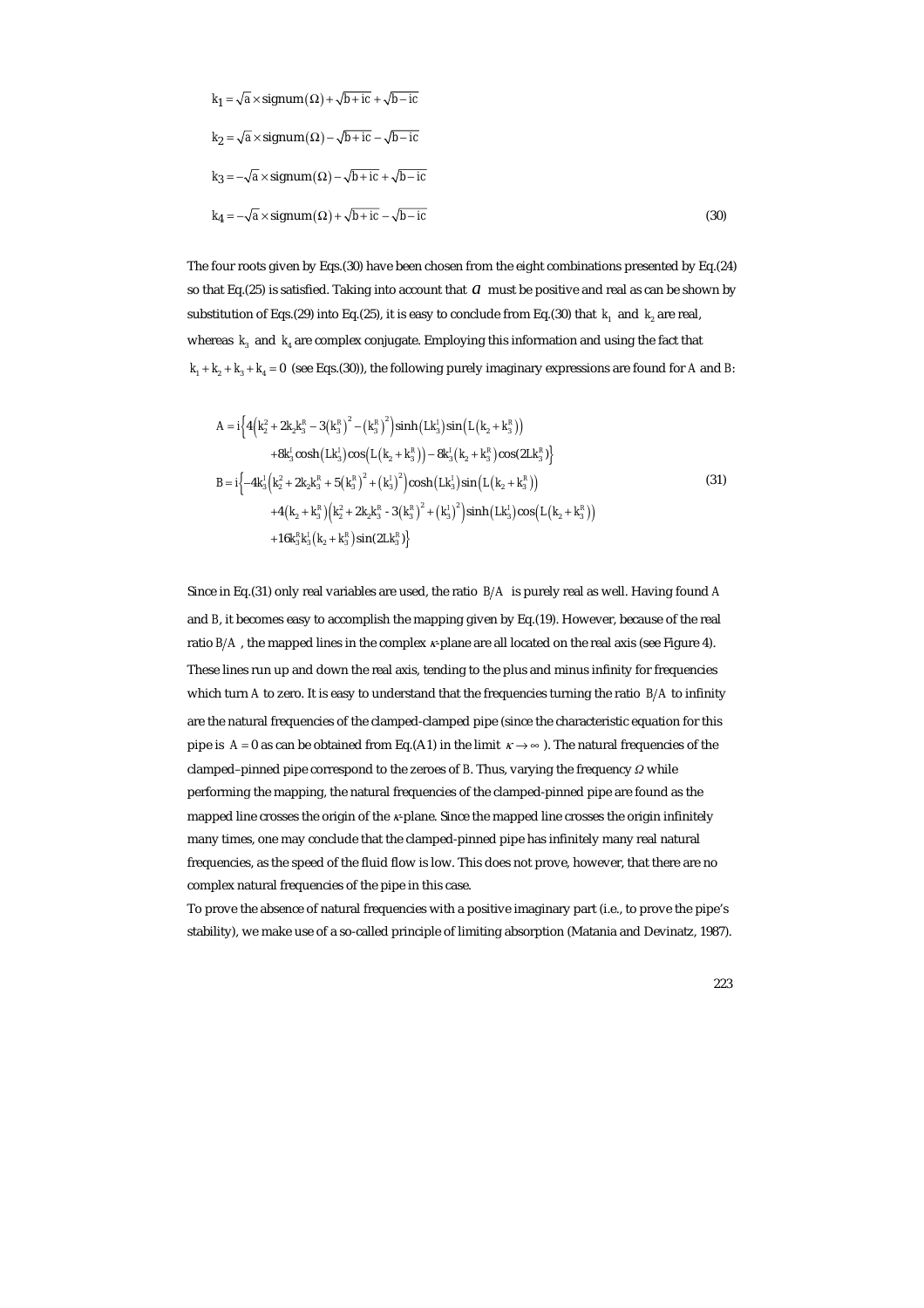This principle is based on an obvious fact that all physical systems are damped by a dissipation mechanism. Thus, each physically relevant model without explicitly accounted damping must give the same results as those obtained from the same model but with damping included by tending the damping to zero in the final results. This principle is widely used in problems of radiation and diffraction of waves (Ginzburg, 1990; Ginzburg and Tsytovich, 1990).



*Figure 4: D-decomposition of the complex* κ*-plane for V* < 1 *.* 

Thus, to be sure that the results of an undamped model are physically correct, we first should include the damping into the model, study it, and then carry out the limiting transition to zero damping. This approach however, is quite laborious and therefore researchers have found easier ways to comply with the principle (Ginzburg, 1990) without introducing damping. In application to the stability problems, the trick is not to consider the imaginary axis of the complex λ-plane as the boundary between the "stable" and "unstable" eigenvalues but a parallel line that lies a bit to the right from this axis. The background of this trick is very transparent. Indeed, introduction of a damping mechanism shifts the eigenvalues to the left in the complex  $\lambda$ -plane. One of the ways to account for this shift is to keep the eigenvalues at place (introducing no damping) but shift the imaginary axis of the  $\lambda$ -plane to the right.

Let us apply this way of analysis and map the line  $\lambda = \sigma + i\Omega$ ;  $\sigma, \Omega \in \mathcal{R}$ ;  $\sigma > 0$  onto the complex  $\kappa$ -plane by varying *λ* from minus infinity to plus infinity (using Eq.(19)). Considering the dimensionless parameter  $\sigma$  as small  $\sigma \ll 1$  the D-decomposition of the *κ*-plane is obtained that is shown in Figure 5. Only the lines closest to the real axis are shown, which correspond to low values of the

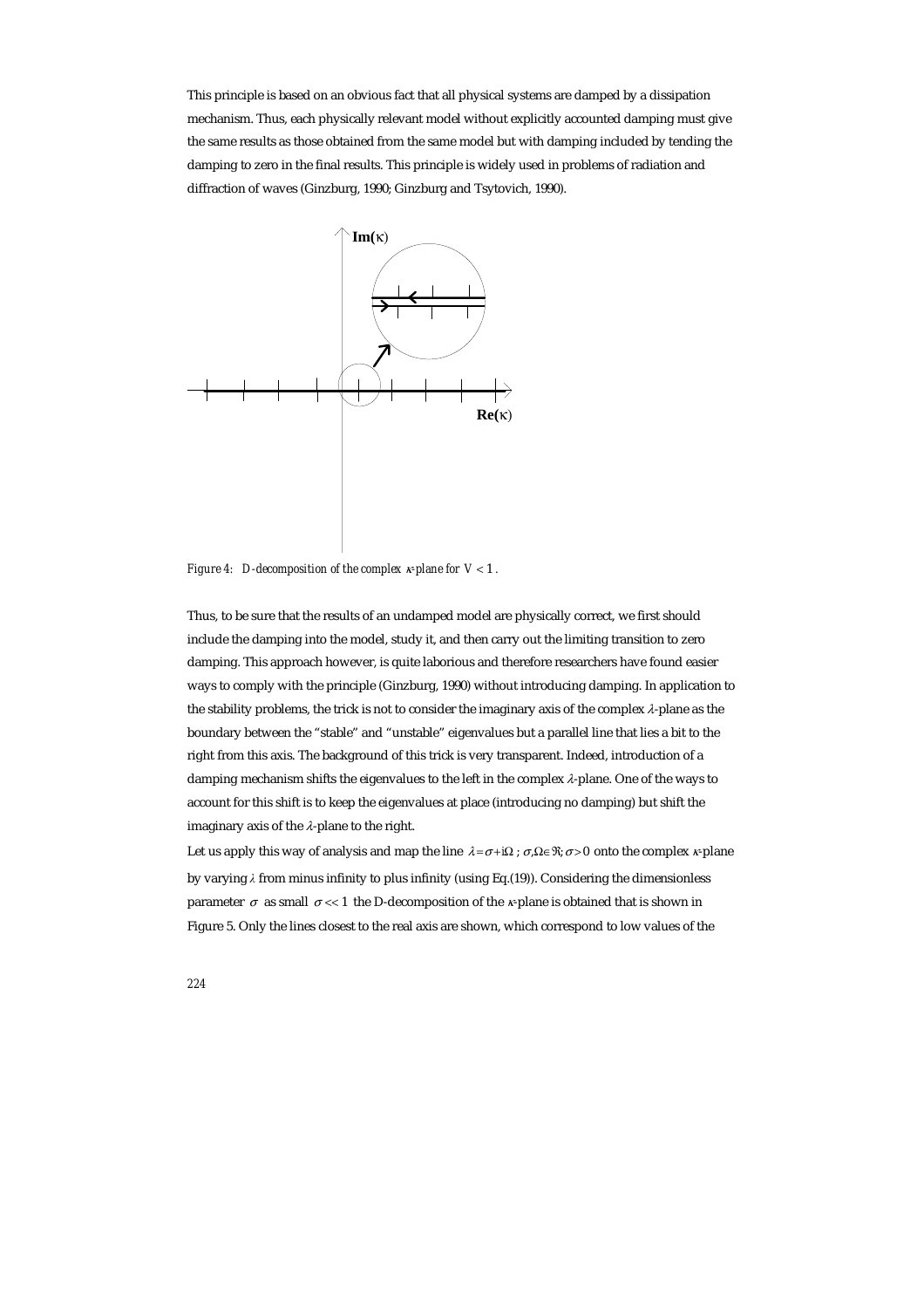frequency *Ω* (increasing the frequency, a countable number of lines can be obtained). The number  $D(N)$  of "unstable" eigenvalues in every domain of the decomposed plane corresponds to the pipe at hand, whose vibrational energy is slightly dissipated by a dissipation mechanism. The smaller the parameter  $\sigma$ , the smaller the dissipation.



*Figure 5: Result of the mapping of the line*  $\lambda = i\Omega + \sigma$ ,  $\sigma \ll 1$  *onto the x-plane for*  $V \ll 1$ *.* 

Studying the effect of the parameter  $\sigma$  on the result of D-decomposition presented in Figure 5, it turned out that the smaller the parameter  $\sigma$ , the closer the D-decomposition lines to the real axis. In the limit  $\sigma \rightarrow 0$  they all tend to the real axis, i.e. to the situation presented in Figure 4. This implies that there exists a uniform convergence of the results with respect to the parameter  $\sigma$ . Thus, conclusions, which are drawn from Figure 5 on the pipe's stability, are valid for the case without damping as well for the case with an infinitely small damping.

Figure 5 shows that the D-decomposition lines do not cross the positive part of the real axis. This implies that the number of "unstable" eigenvalues does not depend on the rotational stiffness of the pipe's support (the physically admissible values of this stiffness are real and positive). In particular, this implies that the number of unstable roots for the clamped-clamped pipe ( $\kappa \rightarrow \infty$ ) is the same as for the clamped-pinned pipe ( $\kappa = 0$ ). Thus, since it is well known (Païdoussis 1998) that the clamped-clamped pipe is stable at small fluid speeds, we can conclude that the clamped-pinned pipe is stable at these speeds as well.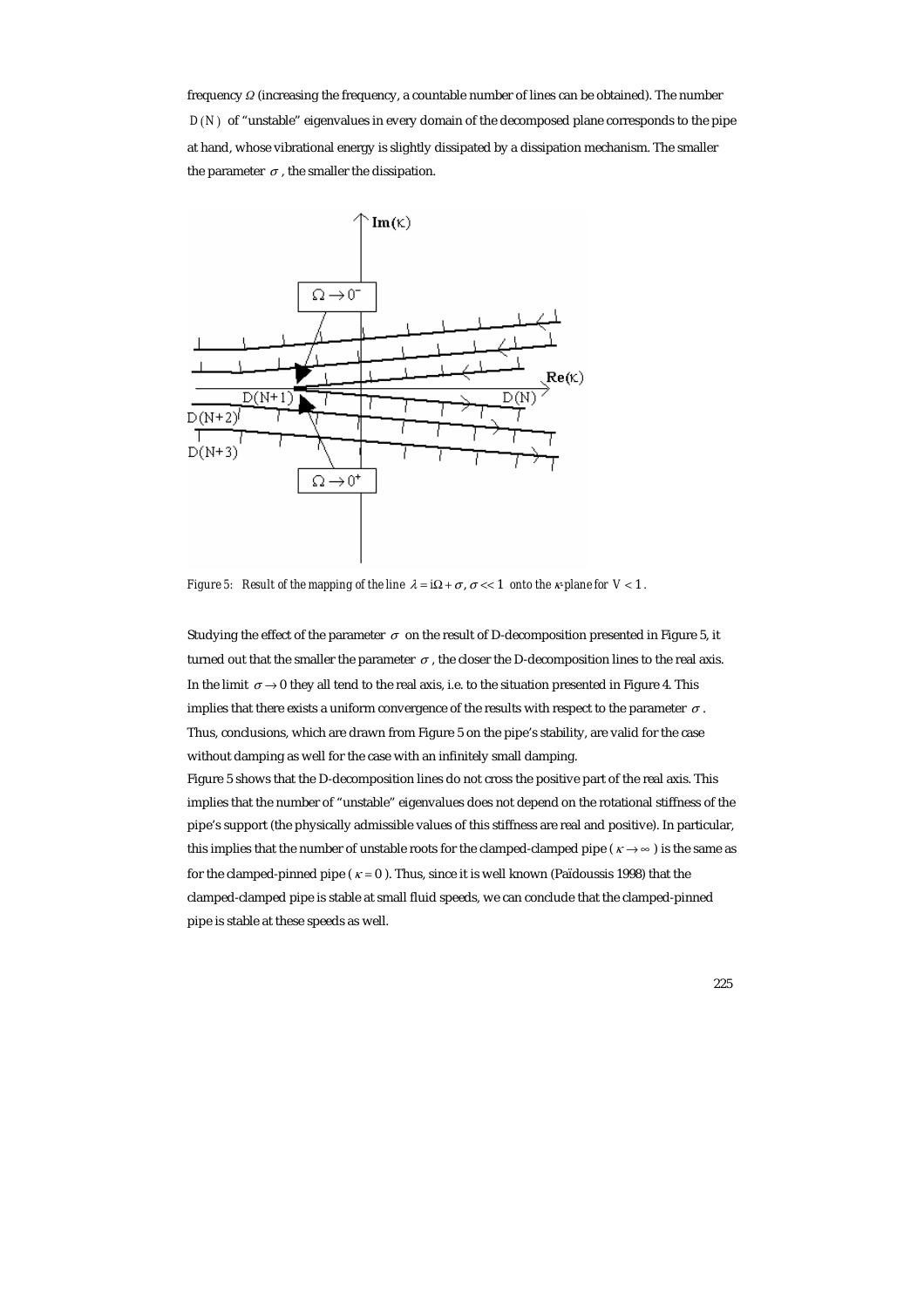Let us note that for this conclusion to be true, it is essential that the point  $D_{0-0}$  of the Ddecomposition curves, which corresponds to zero frequency  $\Omega = 0$  is located on the negative part of the real  $\kappa$ -axis, see Figure 5. In the opposite case, the clamped-pinned and clamped-clamped pipes would have a different number of unstable eigenvalues. To prove that the point *D*<sub>Ω=0</sub> always lies on the negative semi-axis, analytical evaluations can be performed that are shown below. Using program MAPLE, it is possible to calculate the limit of *A* and *B* in Eq.(19) as the frequency *Ω* goes to zero. This limit is given as

$$
D_{\Omega=0} = \lim_{\Omega \to 0} \kappa = -\frac{\psi^2 + e^{2\psi}\psi^2 - e^{2\psi}\psi + \psi}{e^{2\psi}\psi + 4e^{\psi} - 2 - 2e^{2\psi} - \psi}, \ \psi = \sqrt{\beta \left(1 - V^2\right)} \ , \tag{32}
$$

It is easy to show that  $\lim_{\Omega \to 0} \kappa$  is real and positive as long as  $\psi$  is real and positive. Thus, if  $V < 1$ ,

the point  $D_{\Omega=0}$  is located on the negative semi-axis and the clamped-pinned pipe is stable.

*Table 1: Parameters used in the calculations* 

|       | <b>Parameter</b>            |               |                              | <b>Dimensionless Parameter</b> |      |
|-------|-----------------------------|---------------|------------------------------|--------------------------------|------|
| EI    | $1.00*10^9$ Nm <sup>2</sup> | $T_{\it eff}$ | $1.00*10^6$ N                | a                              | 2.24 |
| $m_f$ | $1.00*10^3$ kg/m            | L             | 100 <sub>m</sub>             |                                | 10.0 |
| m     | $2.00*10^3$ kg/m            | $C_d$         | $1.00 \text{ m/s}$           |                                | 3.54 |
|       | $1.00 \;{\rm m}$            | $\rho_f$      | $1.00*103$ kg/m <sup>3</sup> |                                |      |

#### **6 Damped clamped-pinned system**

In this section, it is demonstrated that the D-decomposition method is a convenient tool for the stability analysis of pipes with distributed losses. To show this, a pipe subject to linearised Morison damping is considered, as shown in Figure 2. As compared to the undamped case, the Morison drag modifies the relationship between the eigenvalues  $\lambda$  and wavenumbers  $k_i$  to the following form

$$
k_j^4 - \beta (V^2 - 1) k_j^2 + 2\alpha V \lambda i k_j + \lambda^2 + \gamma \lambda = 0
$$
\n(33)

The characteristic equation Eq.(18) and the mapping rule Eq.(19), however, remain the same, with *A* and *B* defined in Appendix A. In the presence of finite damping, there is no need to evaluate the mapping rule analytically, since no significant numerical errors occur in this case.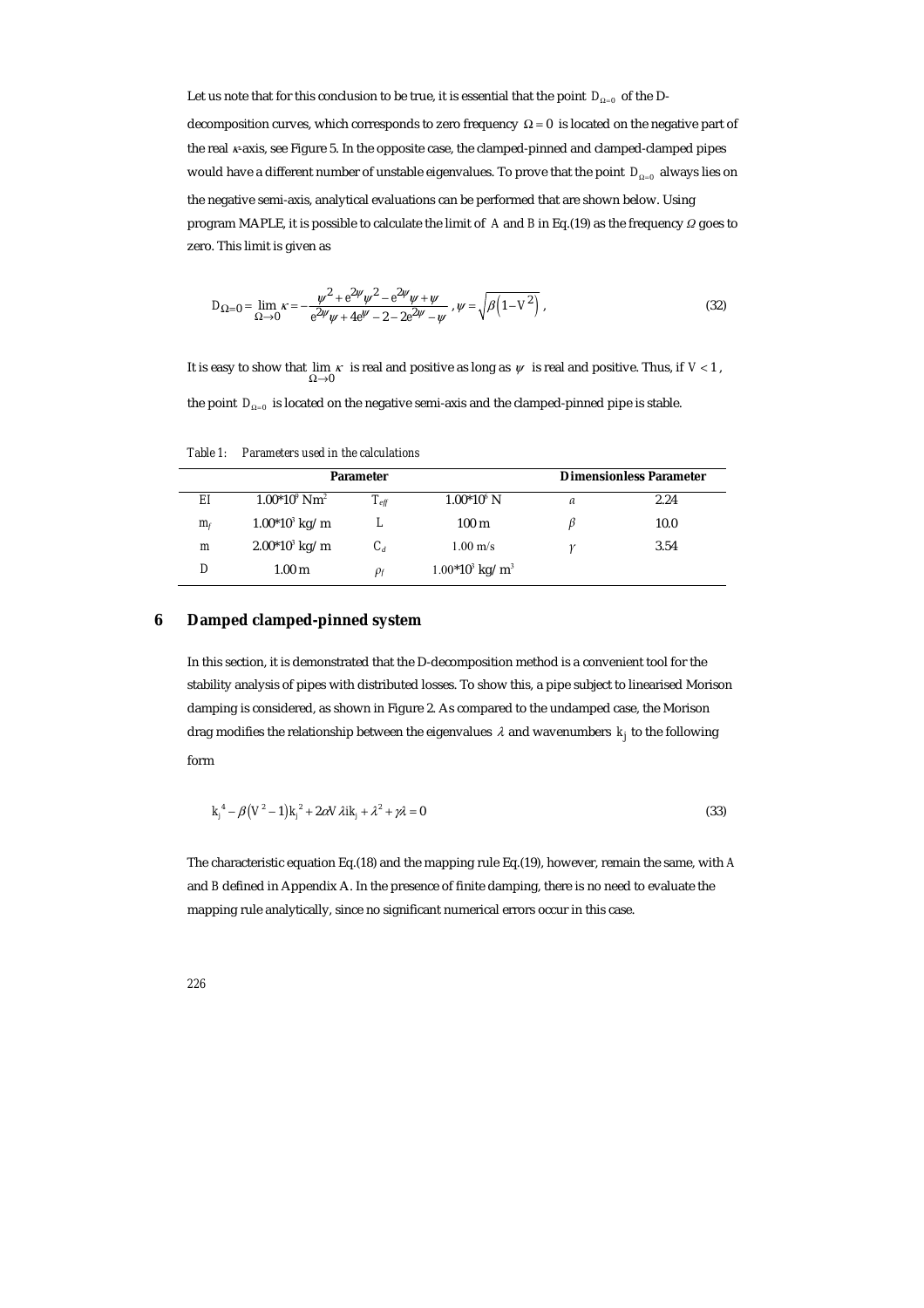To study the stability of the pipe, the system parameters shown in Table 1 are used. The result of Ddecomposition of the  $\kappa$  – plane is shown in Figures 6 and 7 for two fluid speeds:  $V = 0.32$  (subcritical) and *V* = 2.05 (super-critical), respectively. Only the key (low-frequency) part of the Ddecomposition curves has been plotted in the figures. Taking higher frequencies into account would lead to more quasi-circles both in the lower and upper half planes. These circles, however, do not cross the real axis and therefore are of no significance for the stability analysis.



*Figure 6: D-decomposition of the* κ*-plane for V* = 0.32 *(pipe subject to Morison damping).* 

Figure 6 shows that in the sub-critical case, *V* = 0.32 , the result of the D-decomposition is similar to that presented in Figure 5 for the pipe without damping. In both figures, the D-decomposition curves do not cross the positive part of the real axis. This means that the pipe's stability at this velocity does not depend on the stiffness of the rotational spring. Utilising again the known fact that the clamped-clamped pipe is stable at any fluid speed with or without the damping, we conclude that the clamped-pinned pipe is also stable if the flow speed is sub-critical.

The main difference between Figure 7 and Figures 5 and 6 is that in the former figure the Ddecomposition curves cross the positive part of the real axis. Taking into account the direction of the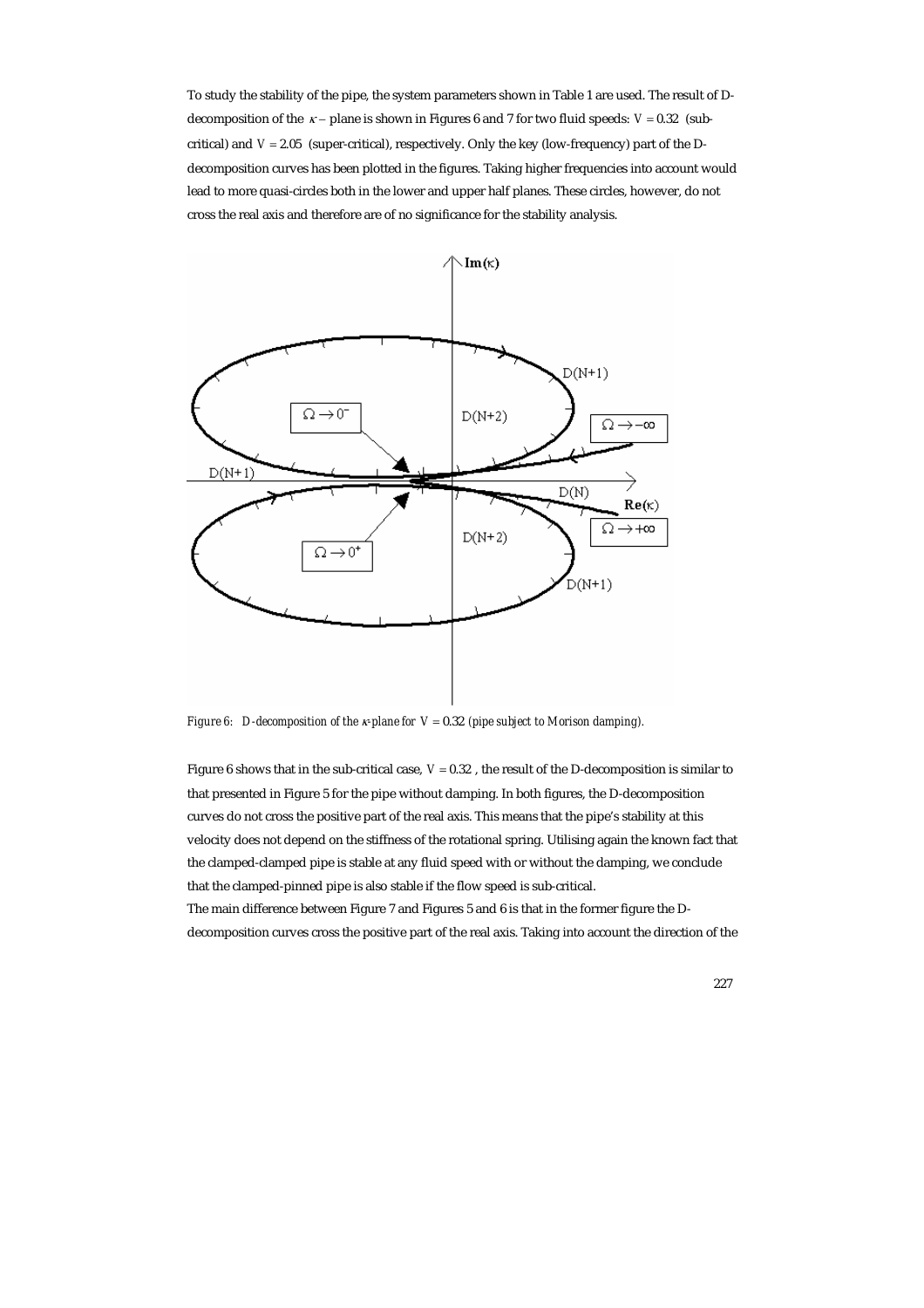shading, this implies that there is a critical stiffness of the rotational spring (the co-ordinate of the crossing point) below which the pipe is for sure unstable. Thus, if the flow is super-critical  $(V = 2.05)$ , the clamped-pinned pipe is unstable. The critical velocity corresponds to the situation, when the D-decomposition curves cross the origin of the  $\kappa$  – plane.



*Figure 7: D-decomposition of the* κ*-plane for V* = 2.05 *(pipe subject to Morison damping).* 

The critical velocity can be found analytically since the crossing point  $D_{\Omega=0}$  between the Ddecomposition curves and the real axis corresponds to  $\Omega = 0$  . The coordinate of this point is given by the limit  $\Omega \rightarrow 0$  of the ratio  $-B/A$ :

$$
D_{\Omega=0} = \lim_{\Omega \to 0} \kappa = \frac{\zeta^2 \left(1 + i\zeta - e^{2i\zeta} + i\zeta e^{2i\zeta}\right)}{4i\zeta e^{i\zeta} - \zeta^2 e^{2i\zeta} + \zeta^2 - 2i\zeta - 2i\zeta e^{2i\zeta}}, \qquad \zeta = \sqrt{\beta \left(V^2 - 1\right)}\,,\tag{34}
$$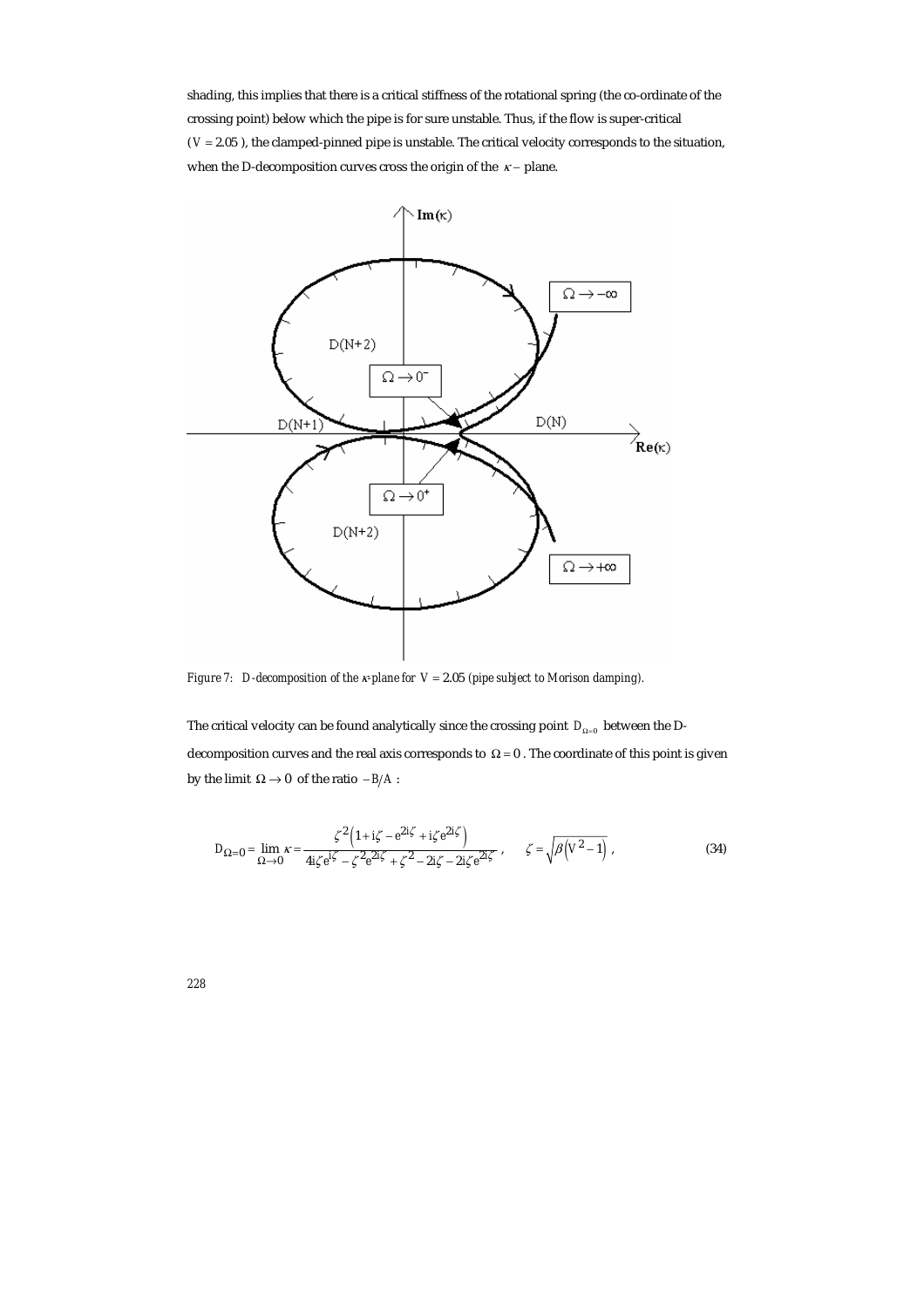Studying Eq.(34), it can be shown that increasing V from 1, the point *D*<sub>Ω=0</sub> moves along the real axis of the *κ* − plane from the left half-plane to the right half-plane, crossing the origin as soon as the following equation is satisfied:

$$
\tan(\zeta) - \zeta = 0\tag{35}
$$

The first non-trivial solution of Eq.(35),  $\zeta = \zeta_1$ , is approximately given as  $\zeta_1 = 4.4934$ . Thus, if the velocity of the fluid is larger than the following critical velocity

$$
V_{\text{crit}} = \sqrt{\frac{\left(\zeta_1\right)^2}{\beta} + 1} \tag{36}
$$

the clamped-pinned pipe becomes unstable. Using original parameters of the system, the expression for the critical velocity can be rewritten as

$$
U_{\text{crit}} = \sqrt{\frac{\left(\zeta_1\right)^2 EI}{m_f L^2} + \frac{T_{\text{eff}}}{m_f}}
$$
\n
$$
\tag{37}
$$

From this expression one can see that the linearised Morison damping does not influence the critical velocity. This can be expected for a system which loses stability by divergence. Note that the critical velocity is also independent of the mass of the pipe.

Since we proved here that the clamped-pinned pipe loses stability by divergence, the critical velocity can be computed much easier with the help of the static problem statement:

$$
\frac{\partial^4 \eta}{\partial \xi^4} + \beta (V^2 - 1) \frac{\partial^2 \eta}{\partial \xi^2} = 0
$$
  

$$
\eta(0) = 0, \quad \frac{\partial \eta(0)}{\partial \xi} = 0, \quad \frac{\partial^2 \eta(1)}{\partial \xi^2} = 0, \quad \eta(1) = 0,
$$
 (38)

Solving this problem, it is easy to find that the critical velocity is determined by Eq.(35).

## **7 Conclusions**

The stability of a tensioned clamped-pinned pipe conveying fluid has been considered. It has been proven analytically that for small fluid velocities this pipe is stable. It has been shown that the pipe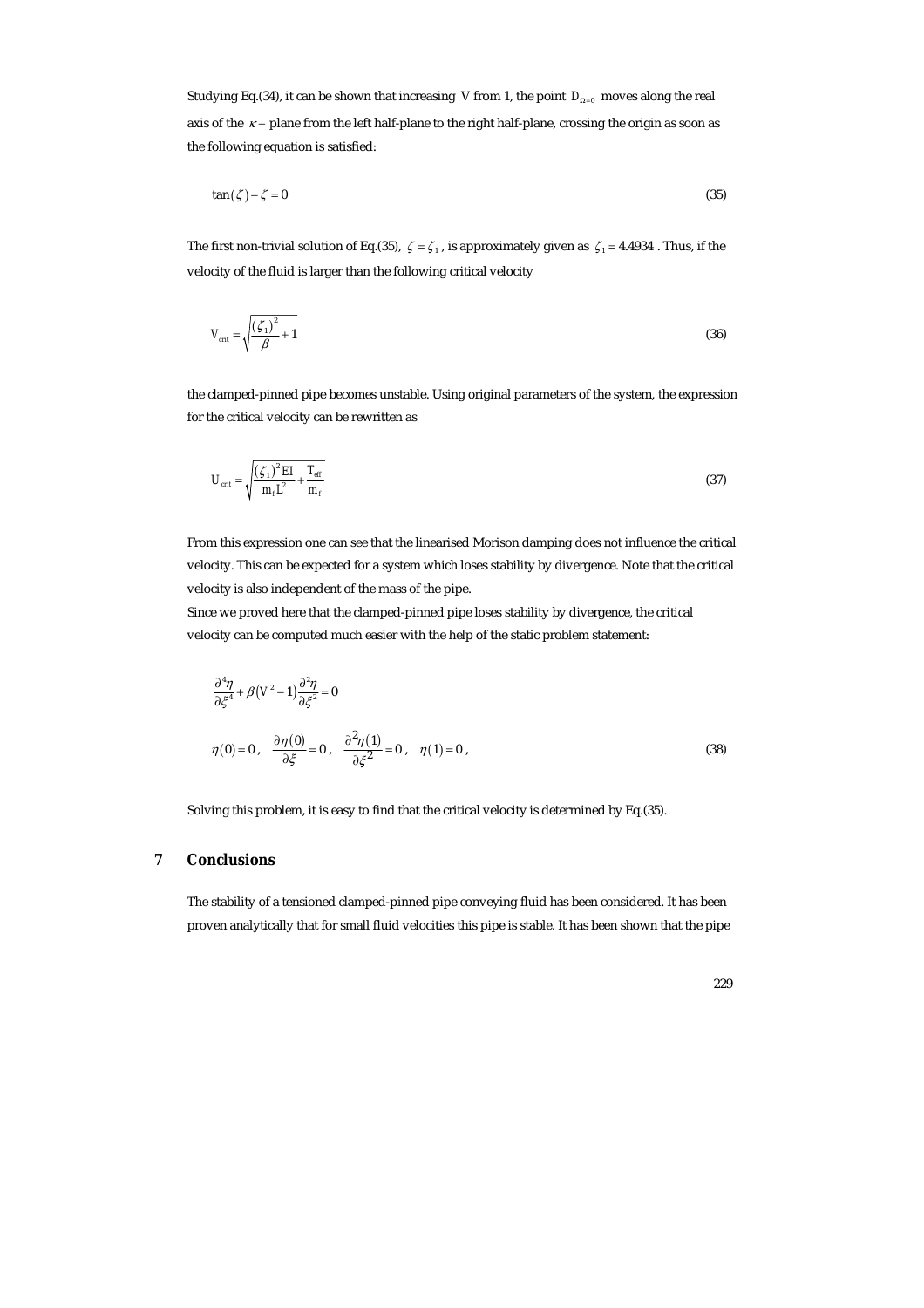loses stability by divergence at relatively high fluid velocities. The critical velocity has been found analytically and has shown to be independent of the external linearised Morison damping. The study has been accomplished with the help of a D-decomposition method developed by Neimark (1978). Advantages and disadvantages of this method relative to the conventional methods have been discussed. From the point of view of the authors, this method can be conveniently used in combination with the conventional methods to perform parametric studies of stability of various pipes conveying fluid. The method can easily be applied to other types of fluidstructure-instability, like flutter. Generally speaking, the method is not limited to linear systems. The stability of equilibrium points and limit cycles in nonlinear systems can be determined by using the D-decomposition method as well.

#### **References**

- Denisov, G. G., Kugusheva, E. K., Novikov, V. V., 1985. On the problem of the stability of onedimensional unbounded elastic systems. Journal of Applied Mathematics and Mechanics 49, 533-537.
- Fuchs, B.A., Shabat B.V., Berry, T.J., 1964. Functions of Complex variables and some of their applications. Pergamon, Oxford.
- Ginzburg, V.L., 1990. Applications of electrodynamics in theoretical physics and astrophysics. Gordon and Breach, New York.
- Ginzburg, V.L., Tsytovich, V.N., 1990. Transition radiation and transition scattering. Hilger, Bristol.
- Korn, G.A., Korn, T.M., 1961. Mathematical Handbook for Scientists and Engineers. McGraw-Hill Book Company, New York.
- Lee, S.-Y., Mote, C.D., 1997. A generalized treatment of the energetics of translating continua, part I: strings and tensioned pipes. Journal of Sound and Vibration 204, 717-734.
- Lee, S.-Y., Mote, C.D., 1997. A generalized treatment of the energetics of translating continua, part II: beams and fluid conveying pipes. Journal of Sound and Vibration 204, 735-753.
- Matania, B-A., Devinatz, A., 1987. The limiting absorption principle for partial differential operators. American Mathematical Society, Providence.
- Metrikine, A.V., Popp, K., 1999. Instability of vibrations of an oscillator moving along a beam on an elastic half-space. European Journal of Mechanics A/Solids 18(2), 331-349.
- Metrikine, A.V., Verichev, S.N., 2001. Instability of vibrations of a moving two-mass oscillator on a flexibly supported Timoshenko beam. Archive of Applied Mechanics 71, 613-624.
- Misra, A.K., Wong, S.S.T., Païdoussis, M.P., 2001. Dynamics and stability of pinned-clamped and clamped-pinned cylindrical shells conveying fluid. Journal of Fluids and Structures 15, 1153- 1166.
- Neimark, Yu.I., 1978. Dynamic Systems and Controllable Processes. Nauka, Moscow (in Russian).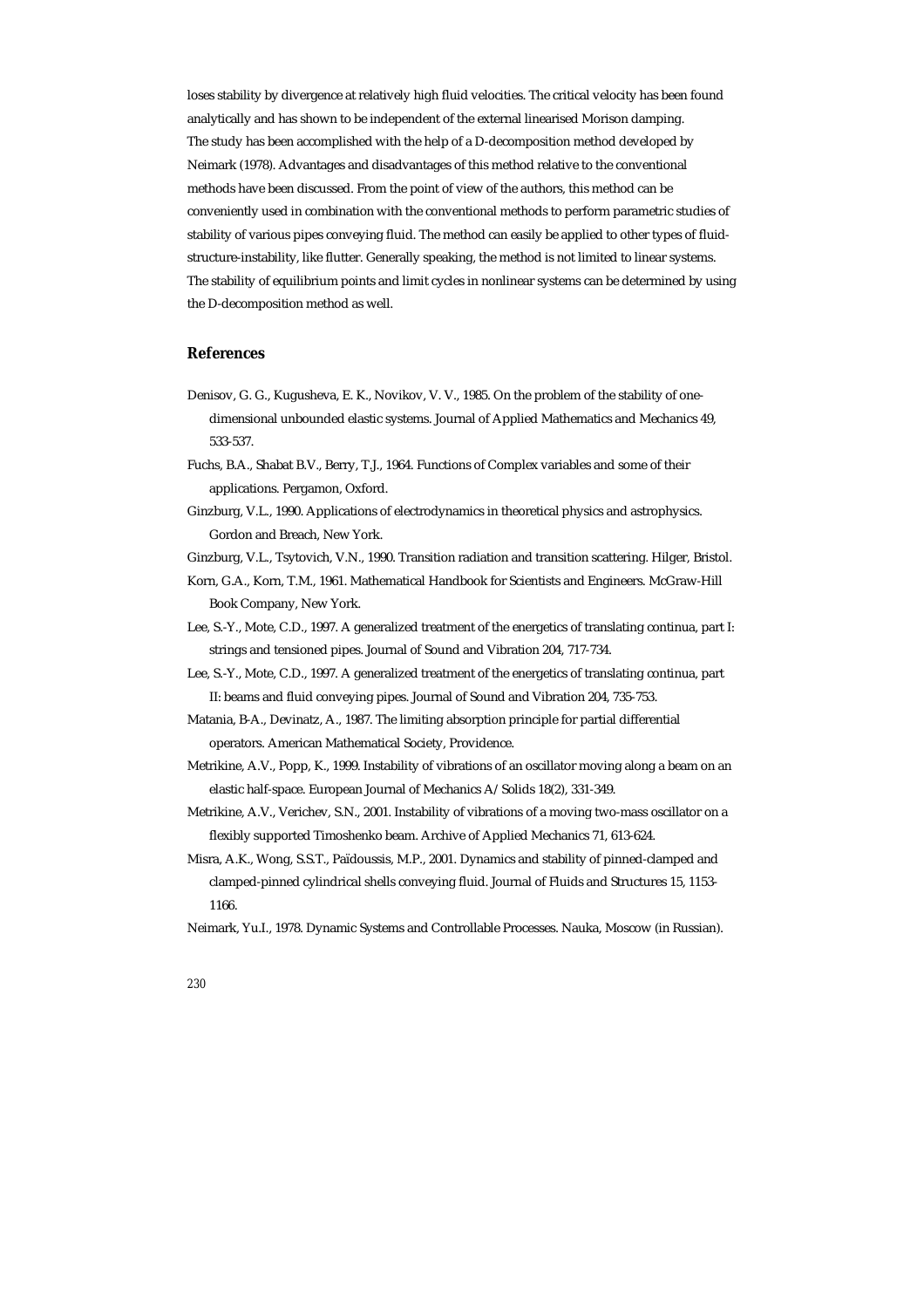- Neimark, Yu.I., Golumov, V.I., Kogan M.M., 2003. Mathematical models in natural science and engineering. Springer, Berlin.
- Païdoussis, M.P., Tian, B., Misra, A.K., 1993. The dynamic and stability of pinned-clamped coaxial cylindrical shells conveying viscous flow. Proceedings of the Canadian Congress of Applied Mechanics, CANCAM 93, Queen's University, Kingston, Ontario, 259-260.
- Païdoussis, M.P., 1998. Fluid-Structure Interactions: Slender Structures and Axial Flow, Vol. 1. Academic Press, London.
- Païdoussis, M.P., 2004. Fluid-Structure Interactions, Vol. 2. Academic Press, London.
- Verichev, S.N., Metrikine, A.V., 2002. Instability of a moving bogie on a flexibly supported Timoshenko beam. Journal of Sound and Vibration 253(3), 653-668.
- Zheng, D. Y., Au, F. T. K., Cheung, Y.K., 2000. Vibration of vehicle on compressed rail on viscoelastic foundation. ASCE, Journal of Engineering Mechanics 126(11), 1141-1147.
- Zolotarev, I., 1987. Optimization of aerodynamic damping of a cylindrical shell with flowing fluid with the aid of boundary conditions. Mashinovedenie 1, 49-55.

## **Appendix A: The characteristic equation**

The determinant of the system Eq.(17) reads

$$
\Delta = \kappa \cdot A + B,
$$
\n(1)  
\n
$$
A = -\left\{ k_{2}k_{3}e^{i(k_{3}+k_{4})} + k_{1}k_{3}e^{i(k_{2}+k_{3})} - k_{3}k_{4}e^{i(k_{2}+k_{3})} - k_{1}k_{2}e^{i(k_{1}+k_{4})} + k_{3}k_{4}e^{i(k_{1}+k_{3})} \right.
$$
\n
$$
-k_{2}k_{4}e^{i(k_{3}+k_{4})} - k_{2}k_{3}e^{i(k_{1}+k_{3})} - k_{1}k_{2}e^{i(k_{2}+k_{3})} - k_{1}k_{4}e^{i(k_{2}+k_{4})} + k_{2}k_{3}e^{i(k_{2}+k_{3})} \right.
$$
\n
$$
+ k_{1}k_{2}e^{i(k_{2}+k_{4})} - k_{3}k_{4}e^{i(k_{1}+k_{4})} - k_{1}k_{3}e^{i(k_{1}+k_{2})} - k_{1}k_{4}e^{i(k_{1}+k_{3})} - k_{1}k_{3}e^{i(k_{3}+k_{4})} \right.
$$
\n
$$
+ k_{2}k_{4}e^{i(k_{2}+k_{3})} + k_{2}k_{4}e^{i(k_{1}+k_{4})} + k_{2}k_{3}e^{i(k_{1}+k_{2})} - k_{2}k_{4}e^{i(k_{1}+k_{2})} + k_{1}k_{4}e^{i(k_{1}+k_{2})} \right.
$$
\n
$$
+ k_{1}k_{4}e^{i(k_{3}+k_{4})} + k_{1}k_{3}e^{i(k_{1}+k_{4})} + k_{3}k_{4}e^{i(k_{2}+k_{4})} + k_{1}k_{2}e^{i(k_{1}+k_{3})} \right\}
$$
\n
$$
B = i\left\{ k_{2}^{2}k_{3}e^{i(k_{2}+k_{4})} + k_{2}k_{3}^{2}e^{i(k_{1}+k_{3})} + k_{3}^{2}k_{4}e^{i(k_{2}+k_{3})} + k_{1}k_{4}^{2}e^{i(k_{2}+k_{4})} - k_{2}k_{3}^{2}e^{i(k_{3}+k_{4})} \right.
$$
\n<